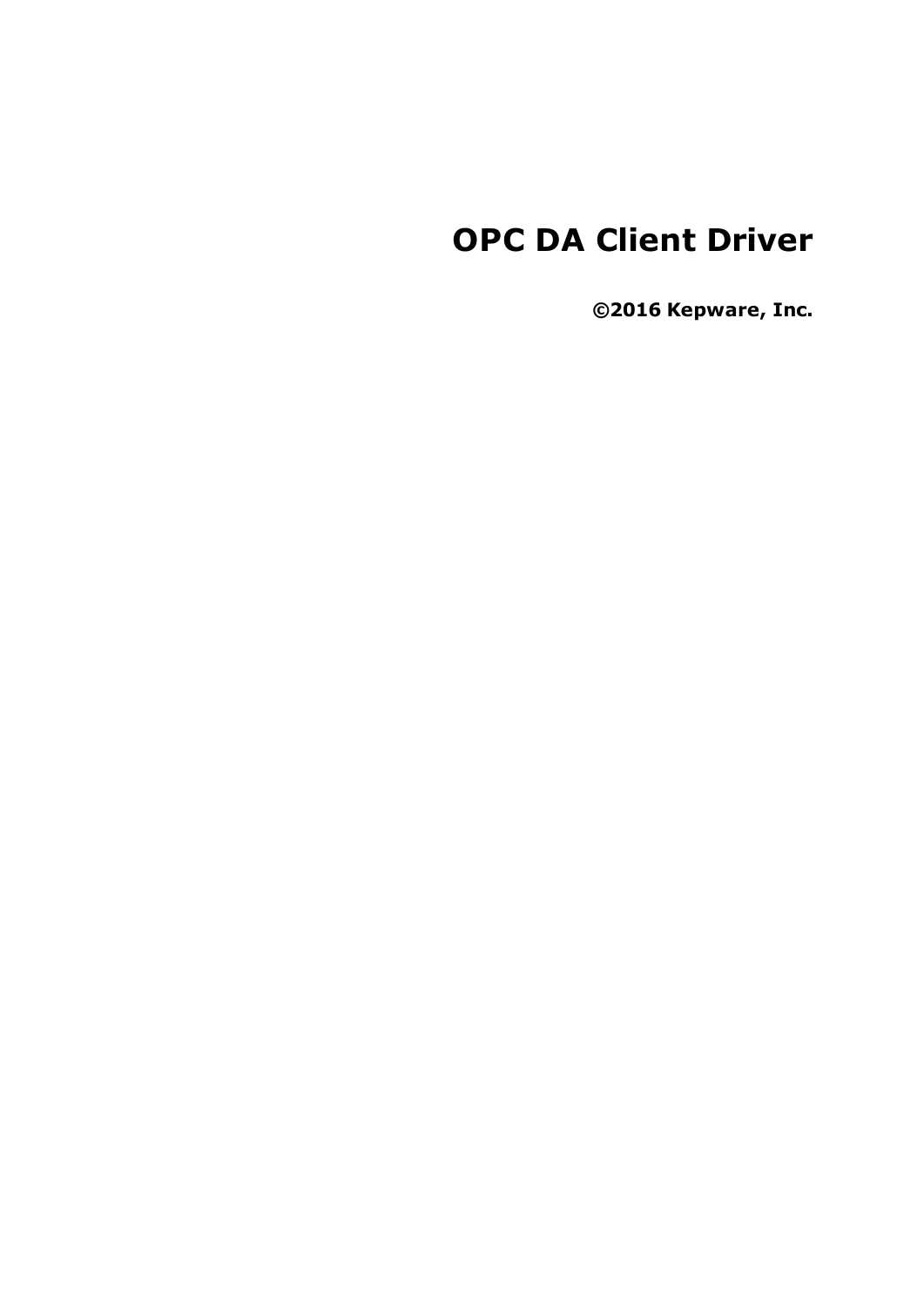# <span id="page-1-0"></span>**Table of Contents**

| Add item failed for <item> on device <device>. Function error: <error code="">. 14</error></device></item>                                    |  |
|-----------------------------------------------------------------------------------------------------------------------------------------------|--|
| Add item failed for <item> on device <device>s Item error: <error code="">. 14</error></device></item>                                        |  |
| Add watchdog item failed for <item> on device <device>. Item error: <error code="">. <error< td=""><td></td></error<></error></device></item> |  |
| Async Write 1.0 failed for <item> on device <device>. Callback item error: <error code="">.  15</error></device></item>                       |  |
| Async Write 1.0 failed for <item> on device <device>. Function error: <error code="">. 15</error></device></item>                             |  |
| Async Write 1.0 failed for <item> on device <device>. Item error: <error code="">. 15</error></device></item>                                 |  |
| Async Write 2.0 failed for <item> on device <device>. Callback item error: <error code="">.  15</error></device></item>                       |  |
| Async Write 2.0 failed for <item> on device <device>. Function error: <error code="">. 15</error></device></item>                             |  |
| Async Write 2.0 failed for <item> on device <device>. Item error: <error code="">. 16</error></device></item>                                 |  |
| Failed to acquire item management interface for device < device>. 16                                                                          |  |
|                                                                                                                                               |  |
|                                                                                                                                               |  |
|                                                                                                                                               |  |
| Reconnecting server on channel <channel> due to GetStatus failure. 17</channel>                                                               |  |
| Reconnecting server on channel <channel> due to shutdown notification. 17</channel>                                                           |  |
| Reconnecting server on channel <channel> due to watchdog failure on device <device>. 17</device></channel>                                    |  |
| Tag <item> on device <device> was not imported. Item failed OPC server validation. 17</device></item>                                         |  |
| Unknown data type for tag <item> on device <device>. Using default.  17</device></item>                                                       |  |
|                                                                                                                                               |  |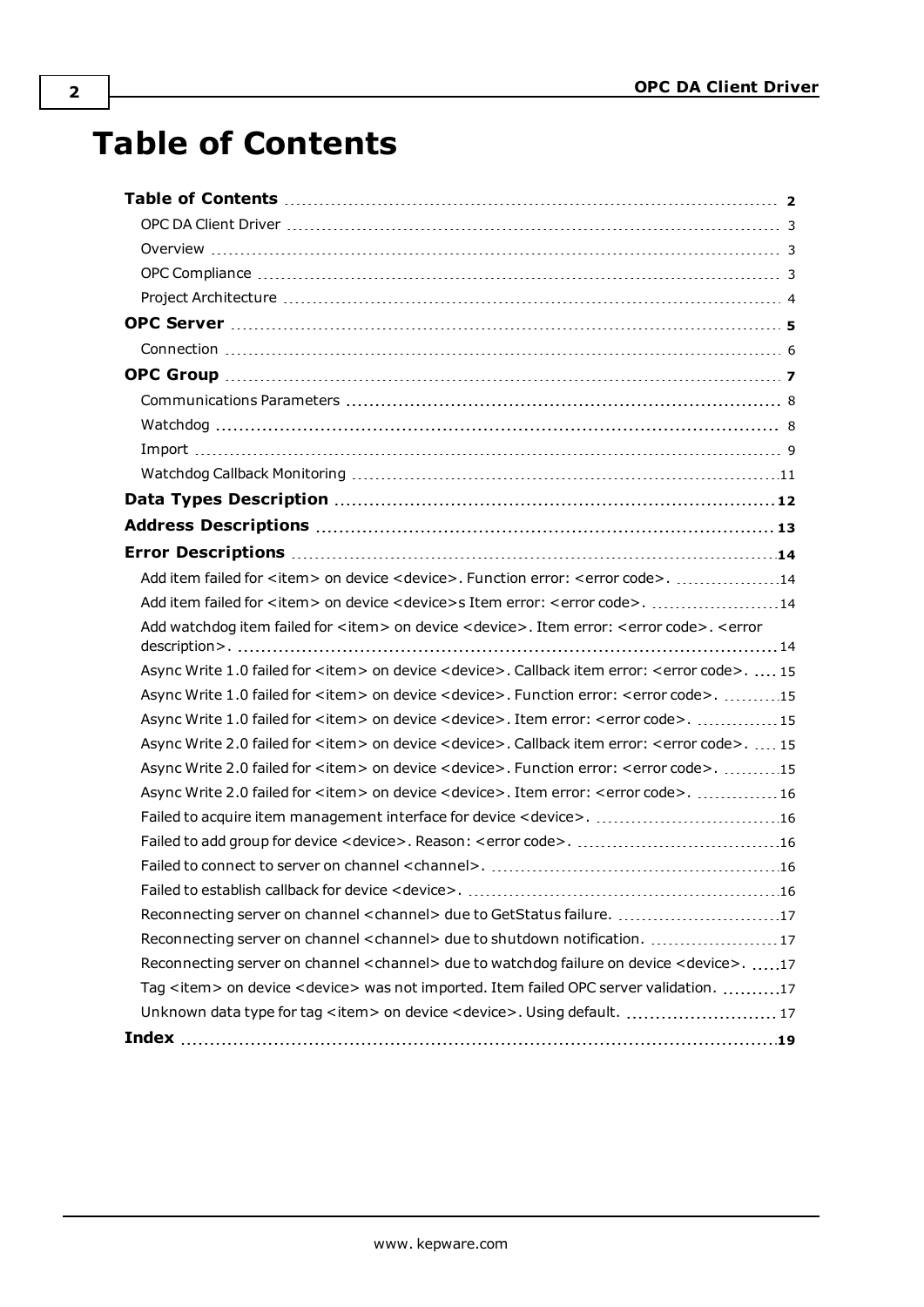#### <span id="page-2-0"></span>**OPC DA Client Driver**

Help version 1.029

#### **CONTENTS**

**[Overview](#page-2-1)** What is the OPC DA Client Driver?

#### **[Channel](#page-4-0) Setup**

How do I configure a channel for use with this driver?

#### **[Device](#page-6-0) Setup**

How do I configure a device for use with this driver?

#### **Data Types [Description](#page-11-0)** What data types does this driver support?

#### **Address [Descriptions](#page-12-0)**

How do I address a data location with the OPC DA Client Driver?

#### **Error [Descriptions](#page-13-0)**

<span id="page-2-1"></span>What error messages does the OPC DA Client Driver produce?

#### **Overview**

The OPC DA Client Driver provides a reliable way to connect OPC DA Client devices to OPC Client applications, including HMI, SCADA, Historian, MES, ERP and countless custom applications. It can be used to consolidate data from a number of OPC servers and is made available to server clients through all supported interfaces (such as OPC DA, OPC DX, DDE, SuiteLink, NIO/PDB, and so forth).

The OPC DA Client Driver has the ability to do the following:

- Provide a single, reliable connection point for accessing data from multiple OPC servers on both local and remote machines.
- Optimize OPC server performance through OPC groupings (which may be different than those that are required or allowed by clients).
- <span id="page-2-3"></span>• Configure connection monitoring and reconnect behavior for each OPC server.
- Provide connectivity to remote OPC servers for clients that do not support DCOM.
- Provide connectivity to multiple OPC servers from clients that do not support multiple connections (or handle them well).
- <sup>l</sup> Allow connectivity to OPC servers that use different interfaces that are supported by clients (such as DDE, SuiteLink, NIO/PDB, and so forth).

**Note:** The maximum number of channels supported is 128. The maximum number of devices supported per channel is 256.

#### <span id="page-2-2"></span>**OPC Compliance**

This driver supports OPC DA 1.0, 2.0, and 3.0 connections with underlying servers. It will use 2.0 calls if supported, and will automatically fall back to 1.0 if not supported. It does not support 3.0 advanced operations.

**Note:** By default, the driver will request data updates by exception (active groups and items). It can be configured to poll items (inactive groups and active items) using asynchronous reads. All writes will be asynchronous.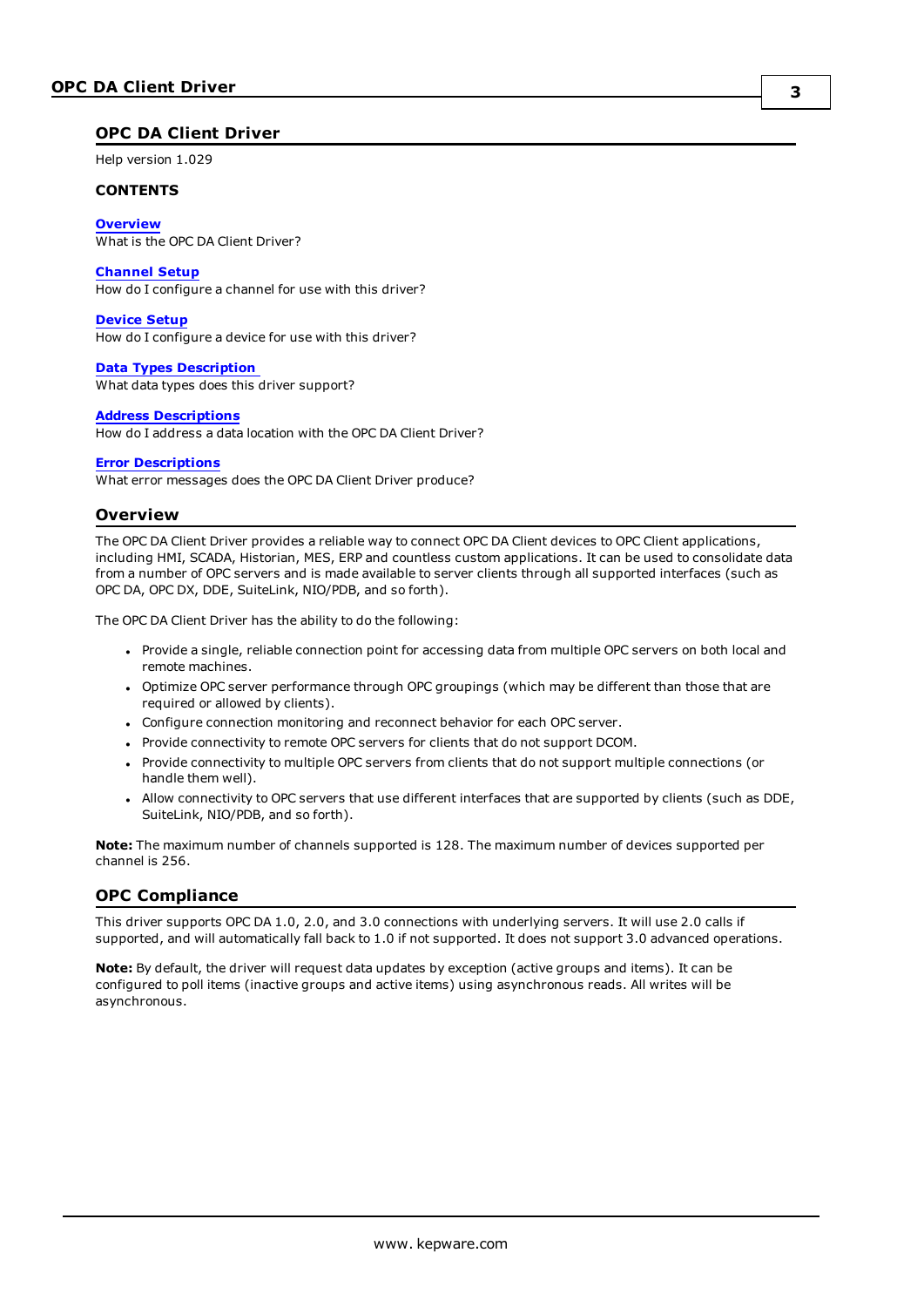### <span id="page-3-2"></span><span id="page-3-0"></span>**Project Architecture**

An OPC DA Client Driver channel represents a connection to an OPC server; an OPC DA Client Driver device represents an OPC group. The OPC client can connect to OPC servers provided by one or more vendors. The following diagram shows the OPC client and server relationship.



<span id="page-3-1"></span>The OPC group object maintains information about itself and provides the mechanism for containing and logically organizing OPC items. The following diagram shows the group and item relationship.

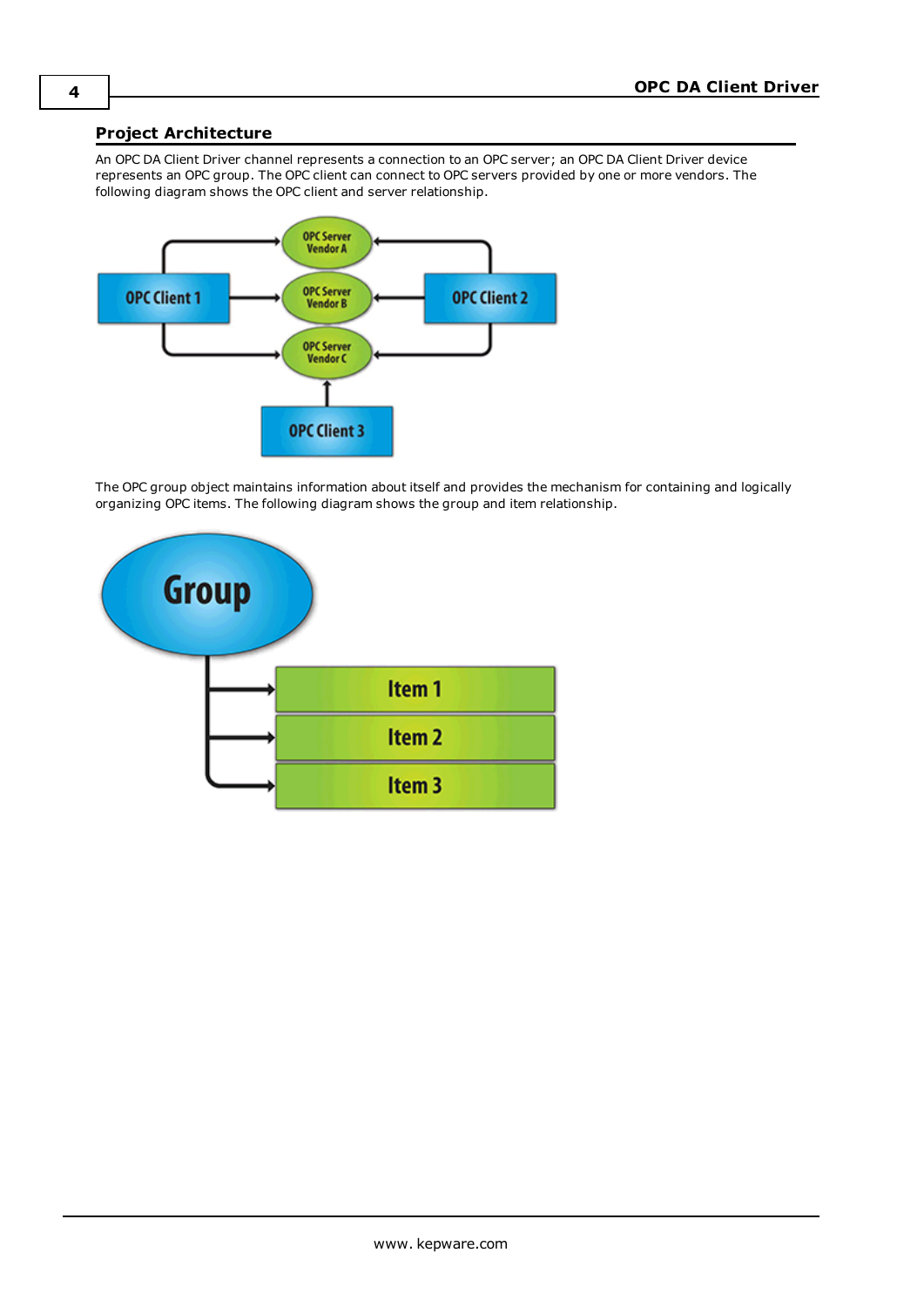#### <span id="page-4-1"></span><span id="page-4-0"></span>**OPC Server**

This parameter specifies the OPC server to which the channel will connect.

| New Channel - OPC Server |                                                                                                                                                                                                                  | $\vert x \vert$ |
|--------------------------|------------------------------------------------------------------------------------------------------------------------------------------------------------------------------------------------------------------|-----------------|
| Q                        | Specify the OPC server this channel will connect to.<br>Click the 'Select server' button to browse for<br>available OPC servers.<br>Prog ID:<br>Remote machine name:<br>Connection type:<br>Any<br>Select server |                 |
|                          | Cancel<br>$N$ ext ><br>Help<br>$\leq$ $\underline{B}$ ack                                                                                                                                                        |                 |

Descriptions of the parameters are as follows:

- <span id="page-4-4"></span><span id="page-4-3"></span>**Prog ID:** This parameter specifies the Program ID of the OPC server to which the driver will connect.
- <sup>l</sup> **Remote Machine Name:** This parameter specifies the name of the machine in which the OPC server resides, as specified by the Prog ID. This field should be left blank if the server is located on the same machine as the driver.
- <span id="page-4-2"></span><sup>l</sup> **Connection Type:** This parameter specifies the type of connection that the driver should establish with the OPC server on the local machine. Options include InProc, Local, and Any. The default setting is Any.

**Note:** When the server is registered as InProc, an InProc connection will be attempted. Otherwise, a Local connection will be attempted.

**. Select Server:** When pressed, this button invokes the Select OPC Server dialog. For more information, refer to the subtopic below.

#### **Select OPC Server**

This dialog is used to browse the network for an OPC server.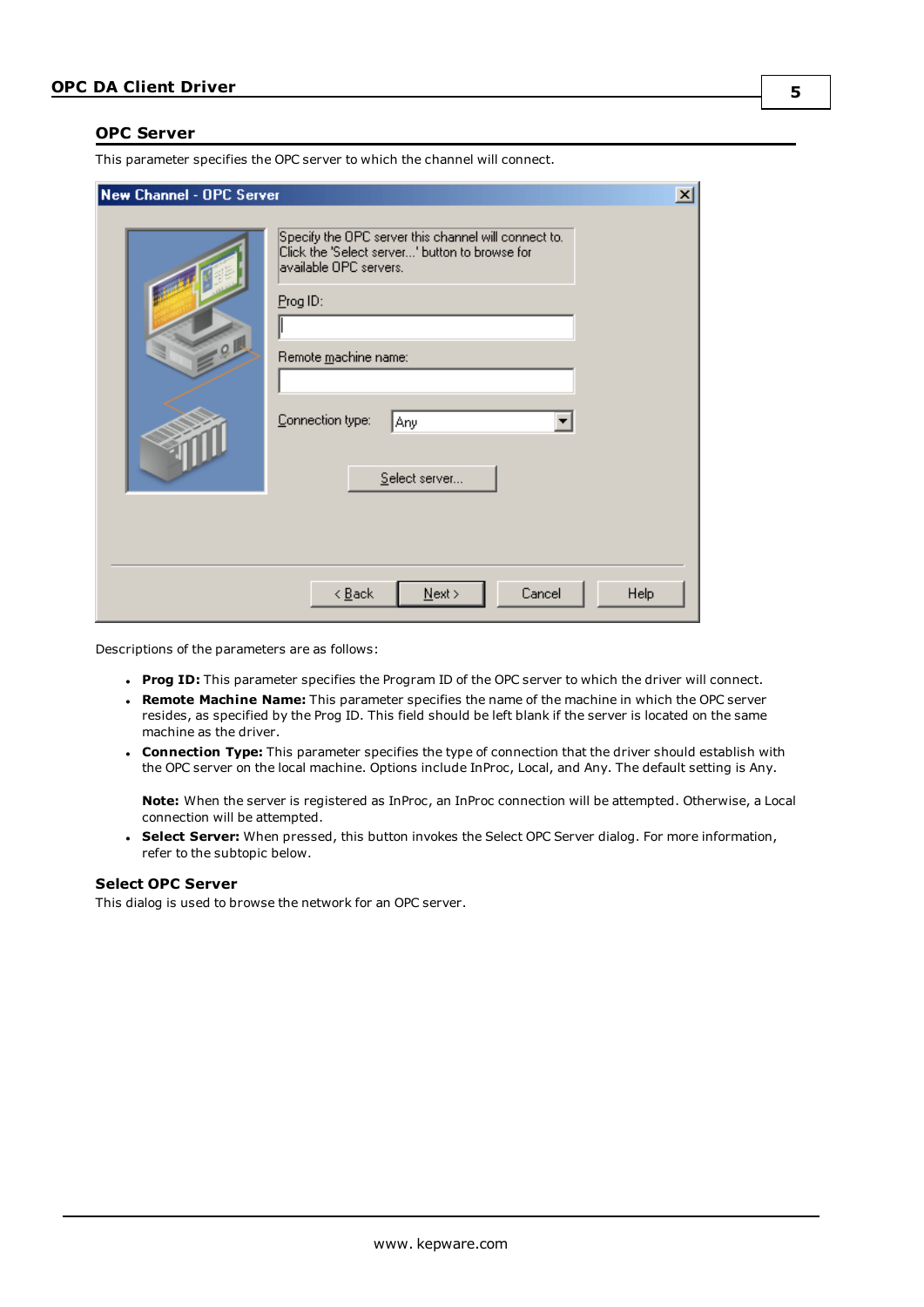| $\overline{\mathbf{x}}$<br>Select OPC Server          |
|-------------------------------------------------------|
| 国·· <b>鳳</b> Local Machine<br><b>⊞ Remote Machine</b> |
| Prog ID:                                              |
| Remote machine name:                                  |
| <b>Help</b><br>Cancel<br><b>OK</b>                    |

# <span id="page-5-0"></span>**Connection**

This parameter specifies the time interval between connection retry attempts and integrity polls. Additional integrity checks may be configured at the group level. For more information, refer to **[Watchdog](#page-7-1)**.

| <b>New Channel - Connection</b> | $\pmb{\times}$                                                                                                                                   |
|---------------------------------|--------------------------------------------------------------------------------------------------------------------------------------------------|
|                                 | Specify the time interval between connection retry<br>attempts. Specify the time interval between server<br>status checks. See help for details. |
| 0                               | Retry failed connection every<br>seconds.<br>5<br>seconds.<br>Query server status every                                                          |
|                                 |                                                                                                                                                  |
|                                 | Cancel<br>$N$ ext ><br>Help<br>$\leq$ $\underline{\mathsf{B}}$ ack                                                                               |

Descriptions of the parameters are as follows:

- <span id="page-5-2"></span><sup>l</sup> **Retry Failed Connection Every \_\_ Seconds:** This parameter specifies the time between connection attempts. The valid range is 5 to 600 seconds. The default setting is 5 seconds.
- <span id="page-5-1"></span><sup>l</sup> **Query Server Status Every \_\_ Seconds:** This parameter specifies how often the driver will test the connection to the underlying server by sending a GetStatus message. If a response is not received, the driver will automatically reconnect to the server. The valid range is 5 to 30 seconds. The default setting is 5 seconds.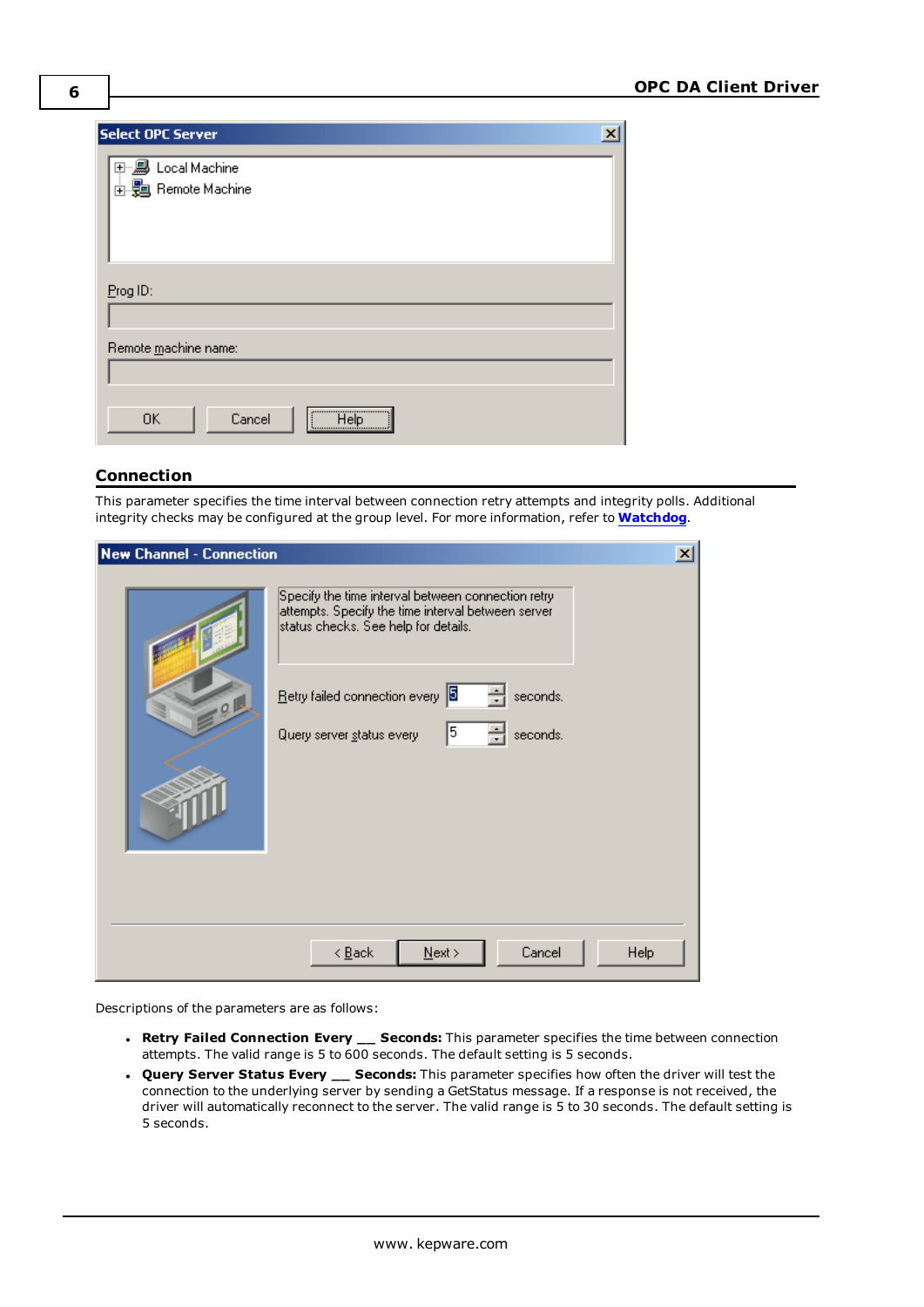#### <span id="page-6-0"></span>**OPC Group**

This parameter specifies the properties of the OPC group associated with the device.

| <b>New Device - OPC Group</b> |                                                                                                                                                                                                                          |                                                   | $\vert x \vert$ |
|-------------------------------|--------------------------------------------------------------------------------------------------------------------------------------------------------------------------------------------------------------------------|---------------------------------------------------|-----------------|
| $-0$                          | Specify the properties of the OPC Group<br>associated with this device.<br>Name (optional):<br>Update mode:<br>Exception<br>Update/Poll rate (ms):<br>Percent deadband:<br>Language ID:<br>Write Method:<br>Read Method: | 1000<br>0<br>1033<br>Asynchronous<br>Asynchronous |                 |
|                               | $<$ Back<br>Next                                                                                                                                                                                                         | Cancel                                            | Help            |

Descriptions of the parameters are as follows:

- **Name:** This parameter specifies an optional name for identifying the group. If nothing is entered, the underlying OPC server will generate a unique name.
- <span id="page-6-6"></span><span id="page-6-2"></span><sup>l</sup> **Update Mode:** This parameter specifies the update mode. Options include Exception and Poll. Descriptions of the options are as follows:
	- **Exception:** This option will be added active, and the server will notify the driver of data value and quality changes. The driver will first try to establish an OPC 2.0 callback for the group. If that is not available, the driver will attempt to establish an OPC 1.0 callback.
	- <sup>l</sup> **Poll:** This option will be added inactive, and the driver will read all items attached to the group/device at the configured update/poll rate (or as close as possible). Asynchronous reads will be used. OPC DA 2.0 asynchronous reads will be used if supported by the OPC server. If that is not supported, OPC DA 1.0 asynchronous reads will be used.

<span id="page-6-4"></span>**Note:** In Poll mode, all tags are added as inactive. The server will briefly set the items active during each poll cycle; as such, users may notice the active tag count in the server's status bar fluctuate. This is normal.

- <span id="page-6-5"></span><sup>l</sup> **Update/Poll Rate (ms):** When Exception mode is used, this parameter specifies how often the underlying OPC server should provide updates for changing data. When Poll mode is used, this parameter specifies how often the driver should read the items attached to this group. The valid range is 0 to 3600000 milliseconds. The default setting is 1000 milliseconds.
- <span id="page-6-1"></span><sup>l</sup> **Percent Deadband:** This parameter specifies the percent change in data required to notify the client of a data change. This setting is used for Exception mode only.
- <span id="page-6-3"></span>**Language ID:** This parameter specifies the language that will be used by the underlying server when returning values as text for operations on the group. The default setting is 1033 (English).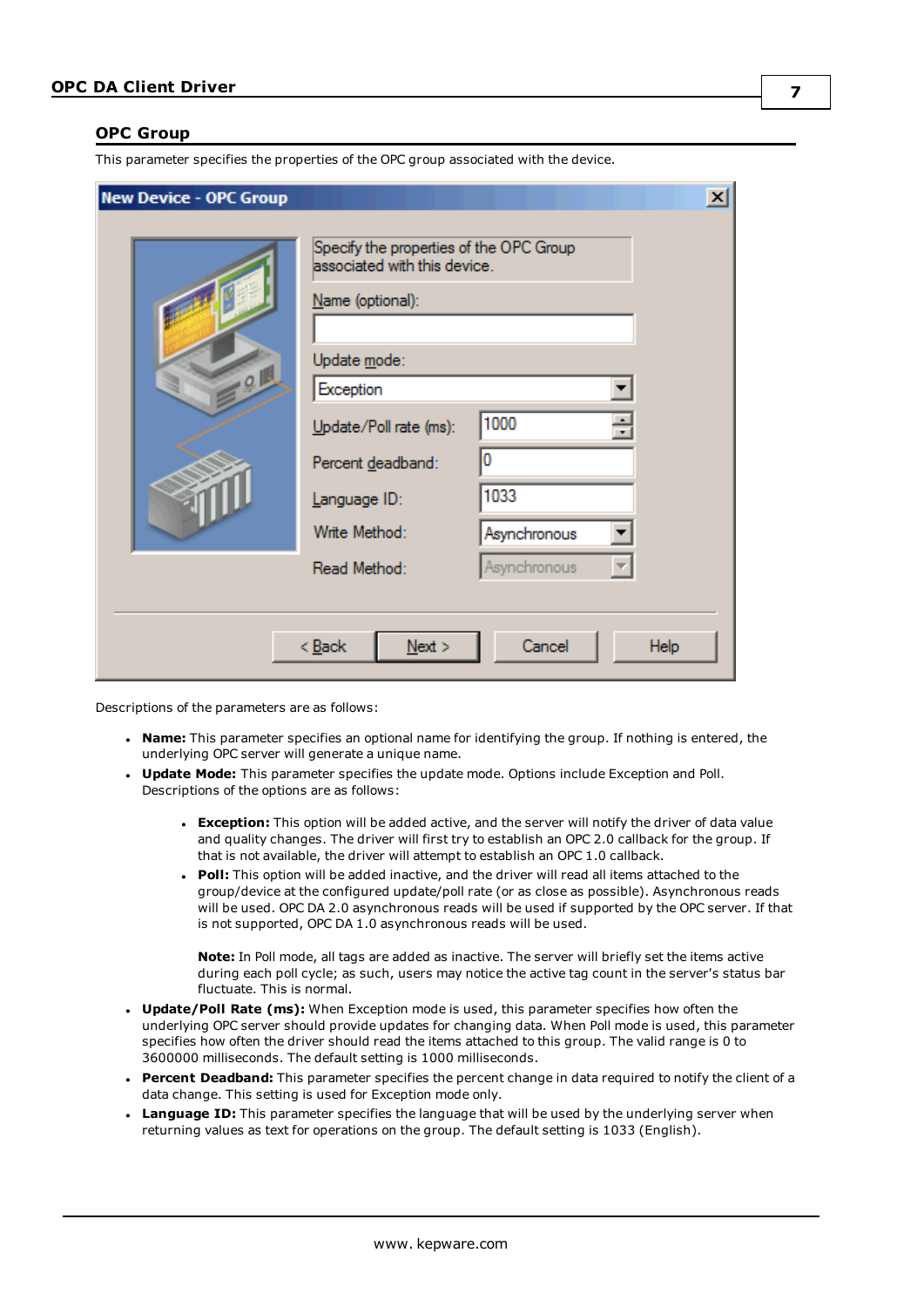- <span id="page-7-2"></span>**· Write Method:** The driver will use Asynchronous OPC write operations by default. Select Synchronous for diagnosis of communication issues or to support non-standard OPC server installations. This parameter should be set to Asynchronous value in most circumstances.
- <span id="page-7-4"></span><sup>l</sup> **Read Method:** The driver will use Asynchronous OPC read operations by default. Select Synchronous for diagnosis of communication issues or to support non-standard OPC server installations. This parameter should be set to Asynchronous in most circumstances. Synchronous read method is only available when the update mode is set to polling.

### <span id="page-7-0"></span>**Communications Parameters**

The Communications Parameters specifies the maximum number of items that can be included in each Read and Write request, as well as the asynchronous Read and Write timeouts.

| <b>New Device - Communications Parameters</b> |                                                                                                                                              | $\boldsymbol{\mathsf{x}}$ |
|-----------------------------------------------|----------------------------------------------------------------------------------------------------------------------------------------------|---------------------------|
|                                               | Specify the maximum number of items that can<br>be included in each read and write request.<br>Specify asynchronous read and write timeouts. |                           |
| Q                                             | Request size<br>512<br>싂<br>Max items per read:                                                                                              |                           |
|                                               | 512<br>Max items per write:<br>Asynchronous request timeout <sup>.</sup>                                                                     |                           |
|                                               | 1000<br>Read timeout (ms):                                                                                                                   |                           |
|                                               | 1000<br>싂<br>Write timeout (ms):                                                                                                             |                           |
|                                               | Cancel<br>$N$ ext ><br>< <u>B</u> ack                                                                                                        | Help                      |

Descriptions of the parameters are as follows:

- <span id="page-7-5"></span><sup>l</sup> **Max. Items Per Read:** This parameter specifies a limit on the number of items that can be included in a single Read request. The valid range is 1 to 512. The default setting is 512.
- <span id="page-7-7"></span><sup>l</sup> **Max. Items Per Write:** This parameter specifies a limit on the number of items that can be included in a single Write request. The valid range is 1 to 512. The default setting is 512.
- <span id="page-7-6"></span><sup>l</sup> **Read Timeout (ms):** This parameter specifies how long the driver will wait for a Read complete notification to be returned from the server before any other Read or Write requests are sent. If the expected notification is not received, the items included in the request will be set to Bad quality (and will remain Bad until the next successful Read).

<span id="page-7-8"></span>**Note:** Read settings will be disabled when the Update Mode is Exception. The driver will not issue Read requests to the server.

<sup>l</sup> **Write Timeout (ms):** This parameter specifies how long the driver will wait for a Write complete notification to be returned from the server before sending any other Write or Read request. If the expected notification is not received, the driver will log a Write failed message on timeout.

#### <span id="page-7-3"></span><span id="page-7-1"></span>**Watchdog**

When enabled, this parameter monitors callback integrity when using the Exception Update mode. A watchdog item is required to force callbacks at the requested update rate. Users can select the item that will be the watchdog; if one is not chosen, the driver will select an active item on its own.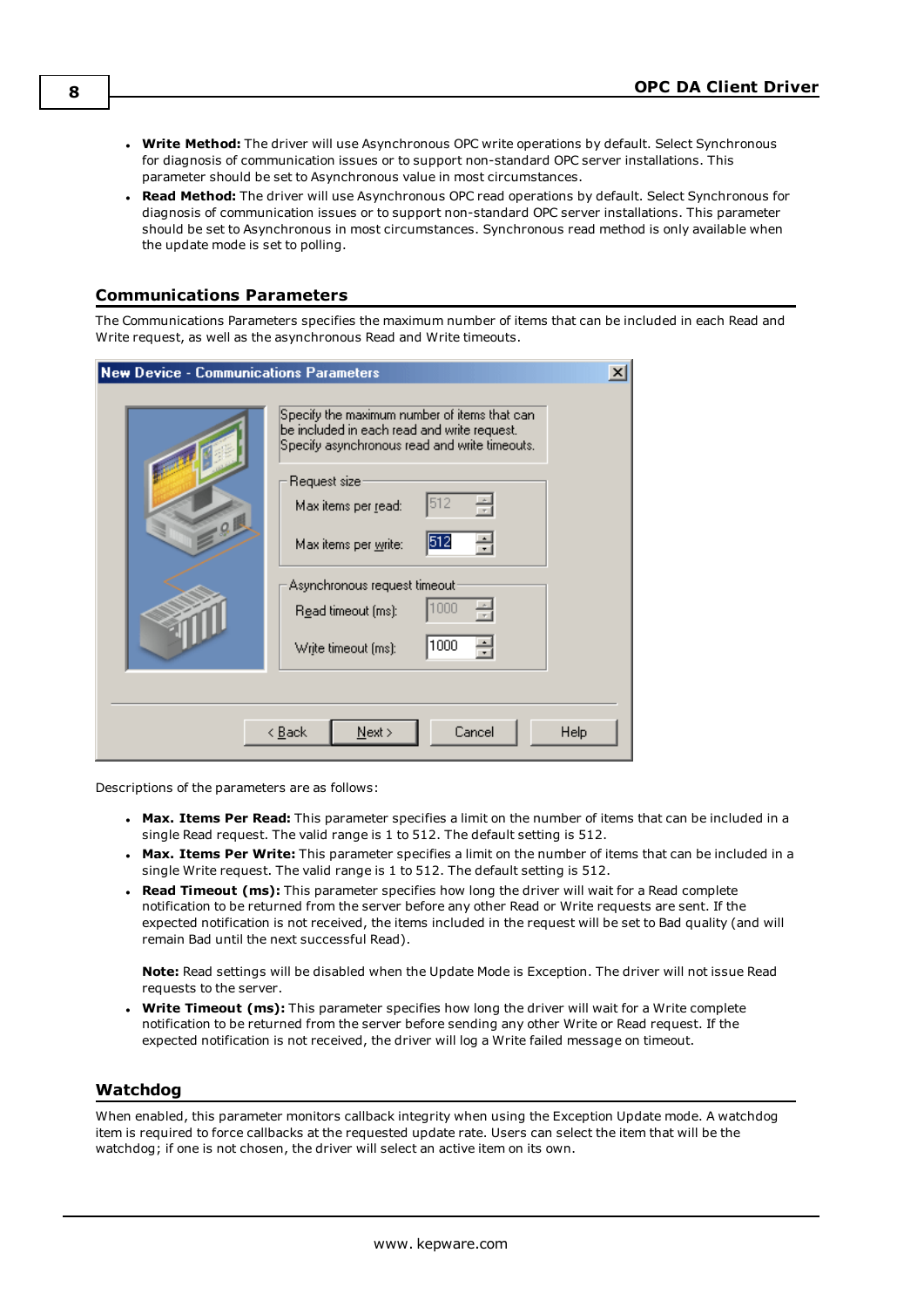| <b>New Device - Watchdog</b> | $\boldsymbol{\mathsf{x}}$                                                                                                                                                                                                                                                                                                                                                                      |
|------------------------------|------------------------------------------------------------------------------------------------------------------------------------------------------------------------------------------------------------------------------------------------------------------------------------------------------------------------------------------------------------------------------------------------|
|                              | Enable to monitor callback integrity when using.<br>update by exception mode. A watchdog tag is:<br>required to force callbacks at the requested<br>update rate. This tag may be added by your<br>client or automatically by the driver. See help for<br>details.<br>☑ Enable watchdog (exception mode only)<br>Item ID of watchdog tag (optional):<br>missed updates<br>13<br>Reconnect after |
|                              | Cancel<br>$N$ ext ><br>Help<br>< <u>B</u> ack                                                                                                                                                                                                                                                                                                                                                  |

Descriptions of the parameters are as follows:

<span id="page-8-1"></span>**Enable watchdog:** When checked, this parameter will enable the watchdog callback monitoring feature. For more information, refer to **Watchdog Callback [Monitoring](#page-10-0)**.

**9**

<sup>l</sup> **Item ID of watchdog tag:** This optional parameter specifies the Item ID of the tag that will be automatically added by the driver on connection. This field may be left blank if one or more suitable watchdog tags will be active for the connection's duration.

<span id="page-8-2"></span>**Note:** To locate a watchdog Item ID on the network, click the browse button.

<sup>l</sup> **Reconnect after \_\_ missed updates:** This parameter specifies the number of update periods that may pass without a data change notification from the underlying OPC server before the driver assumes there is a problem and reconnects. The valid range is 2 to 10. The default setting is 3.

#### <span id="page-8-0"></span>**Import**

This dialog is used to browse the server for tags.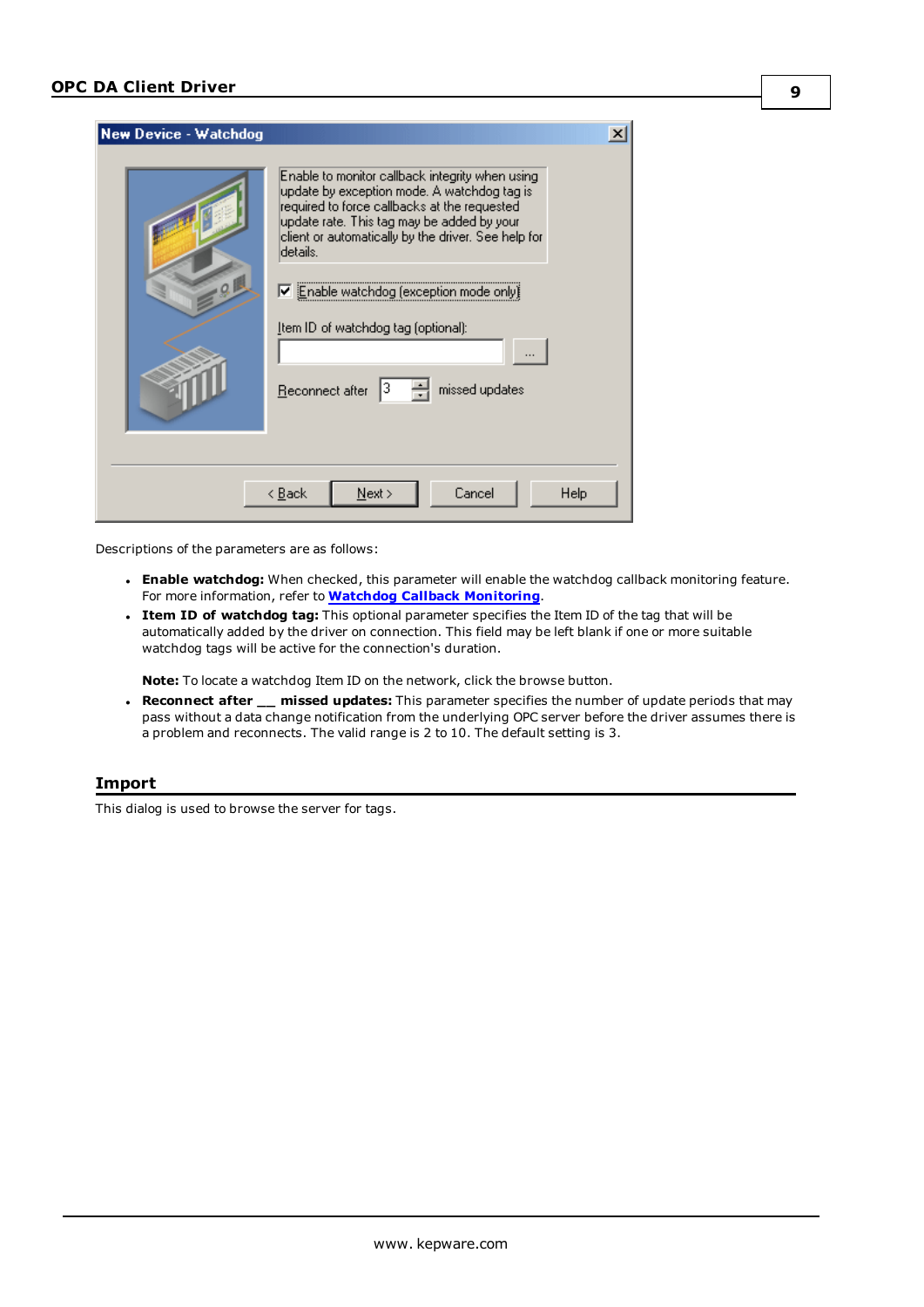

Description of the parameter is as follows:

<sup>l</sup> **Select Import Items:** When clicked, this button invokes the Select Items to Import dialog.

#### **Select Items to Import**

The driver adds all items to the tree and then validates them in the **Import Items** list. To add items to import, select them from the tree and click **Add Items >**. The Import Items list will show the items that will be imported. To remove items from import, select and click **< Remove Items**. Then, select **OK**.

<span id="page-9-0"></span>The driver browses the server's address space and displays the results in the tree control on the left. Items selected for import will appear in the list control on the right. To populate the Import Items list, select one or more items in the browse tree and then click **Add Items >**. To add items under a specific branch, first select that branch and then click **Add branch >**. To remove items from the Import Items list, select one of more items in the browse tree and then click **< Remove Items**. To add the selected items to the current tag database, click **OK**.

<span id="page-9-1"></span>**Note:** The Import Item list box is only a list of tags that the user would like to import. The driver will validate the tags after the device has completed configuration. Any tag found to be invalid will not be created. A message will be posted on the event log.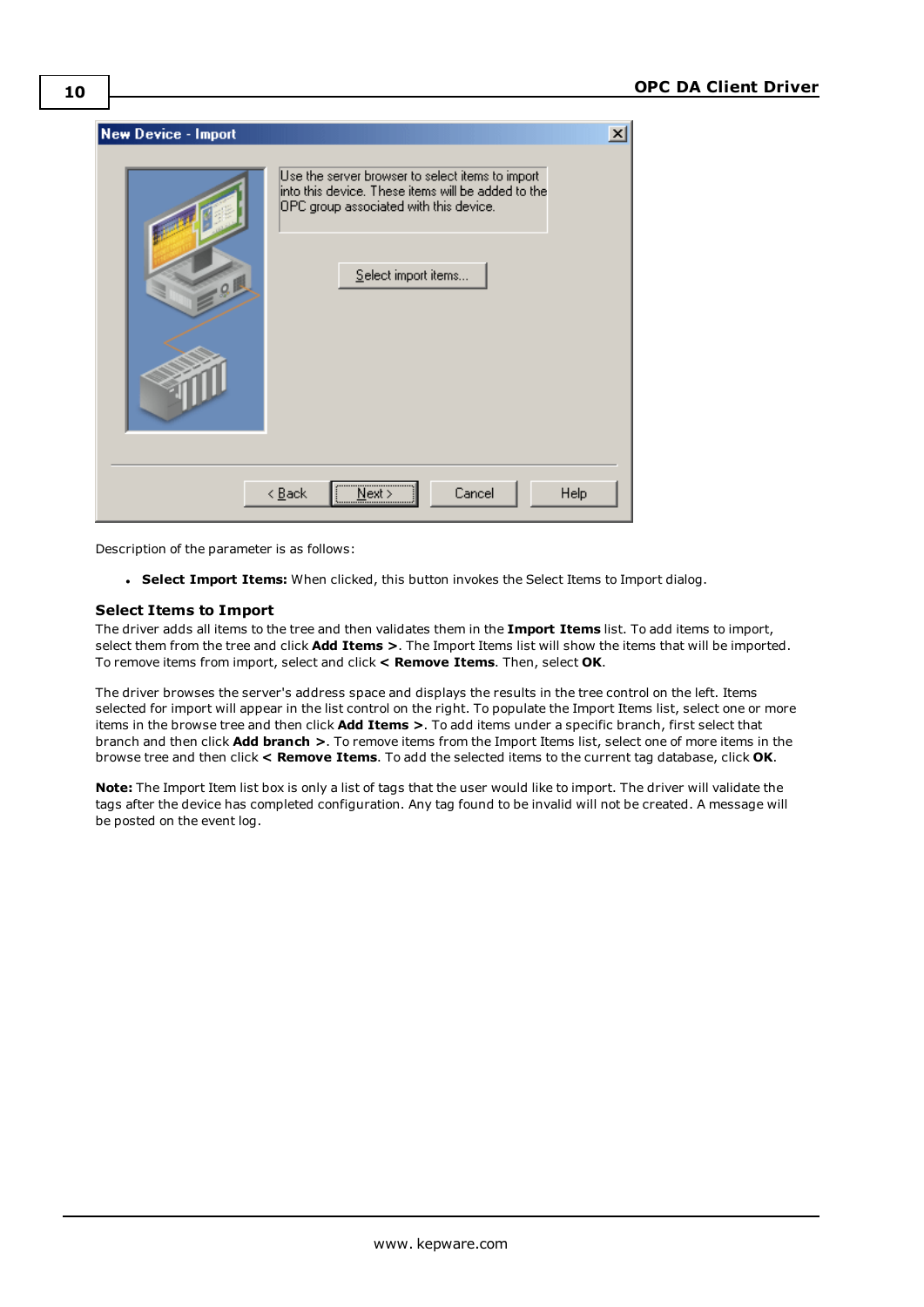|                                                                                                                                                                                                                                                                                                                                                                                                                                                                                                               | $\mathbf{x}$         |
|---------------------------------------------------------------------------------------------------------------------------------------------------------------------------------------------------------------------------------------------------------------------------------------------------------------------------------------------------------------------------------------------------------------------------------------------------------------------------------------------------------------|----------------------|
| Browsing:<br>Type filter:<br>Agcess filter:<br>Native<br>Any<br>▾<br>▼∣<br>Leaf filter:<br>l×<br>Import Items:<br>_ActiveTagCount<br>_ClientCount<br>-- <mark>©</mark> _Date<br>Add items >><br><b>a</b> _Date_Day<br>Add branch >><br><sup></sup> Date_Year2<br><< Remove items<br><sup></sup> DateTime<br>_DateTimeLocal<br>-C _FullProjectName<br><sup></sup> ProjectName<br><b>i</b> _Time<br>- <del>©</del> _Time_Hour<br>· Time_Hour24<br><sup></sup> Time_Minute<br>$\_Time\_PM$<br>Time Second<br>$-$ | 0K<br>Cancel<br>Help |

### <span id="page-10-1"></span><span id="page-10-0"></span>**Watchdog Callback Monitoring**

Applying the Exception selection for Update Mode is generally more efficient than polling. Without the Watchdog, users may not know whether a long time between update notifications is because the values associated with the group have remained the same or whether the underlying OPC server (or COM callback connection) has failed.

<span id="page-10-2"></span>Because of this uncertainty, it is recommended that users employ a watchdog. This is an item configured in the underlying OPC server, whose value will change at least once per update period. As long as this item is referenced by the driver, it will force an update notification for every update period. When the watchdog monitoring feature is enabled, the driver will track the time since the last update. When this time exceeds a predefined limit, the driver will assume there has been a failure and will attempt to reconnect to the server.

**Note:** For more information, refer to **[Watchdog](#page-7-1)**.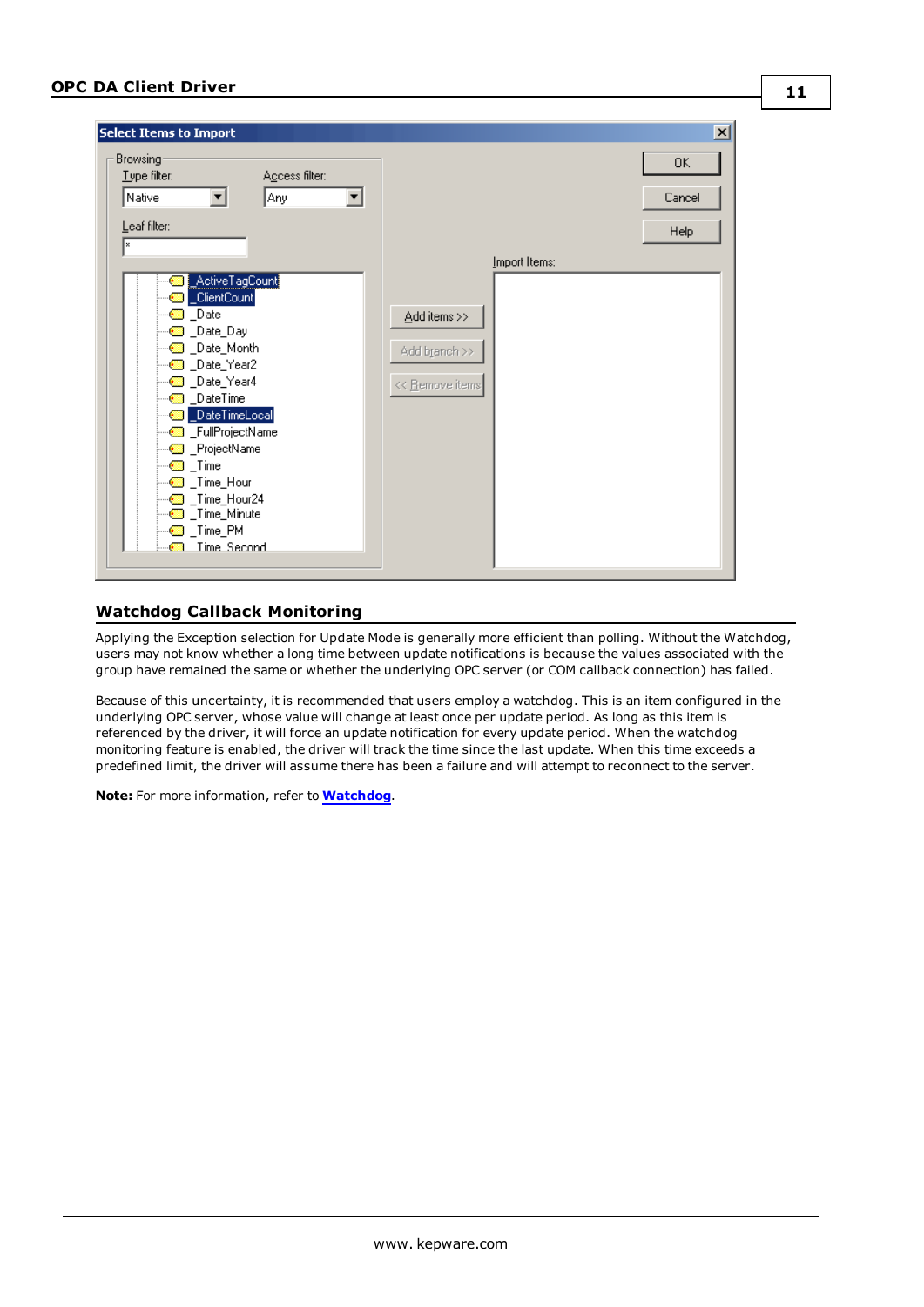# <span id="page-11-0"></span>**Data Types Description**

<span id="page-11-13"></span><span id="page-11-12"></span><span id="page-11-11"></span><span id="page-11-10"></span><span id="page-11-9"></span><span id="page-11-8"></span><span id="page-11-7"></span><span id="page-11-6"></span><span id="page-11-5"></span><span id="page-11-4"></span><span id="page-11-3"></span><span id="page-11-2"></span><span id="page-11-1"></span>

| <b>Data Type</b> | <b>Description</b>                                                                         |
|------------------|--------------------------------------------------------------------------------------------|
| Boolean          | Single bit                                                                                 |
| <b>Byte</b>      | Unsigned 8-bit value                                                                       |
|                  |                                                                                            |
|                  | bit 0 is the low bit<br>bit 7 is the high bit                                              |
| Char             | Signed 8-bit value                                                                         |
|                  |                                                                                            |
|                  | bit 0 is the low bit                                                                       |
|                  | bit 6 is the high bit                                                                      |
|                  | bit 7 is the sign bit                                                                      |
| Word             | Unsigned 16-bit value                                                                      |
|                  | bit 0 is the low bit                                                                       |
|                  | bit 15 is the high bit                                                                     |
| <b>DWord</b>     | Unsigned 32-bit value                                                                      |
|                  |                                                                                            |
|                  | bit 0 is the low bit                                                                       |
|                  | bit 31 is the high bit                                                                     |
| QWord            | Unsigned 64-bit value                                                                      |
|                  |                                                                                            |
|                  | bit 0 is the low bit<br>bit 63 is the high bit                                             |
| Short            | Signed 16-bit value                                                                        |
|                  |                                                                                            |
|                  | bit 0 is the low bit                                                                       |
|                  | bit 14 is the high bit                                                                     |
|                  | bit 15 is the sign bit                                                                     |
| Long             | Signed 32-bit value                                                                        |
|                  |                                                                                            |
|                  | bit 0 is the low bit<br>bit 30 is the high bit                                             |
|                  | bit 31 is the sign bit                                                                     |
| LongLong         | Signed 64-bit value                                                                        |
|                  |                                                                                            |
|                  | bit 0 is the low bit                                                                       |
|                  | bit 62 is the high bit                                                                     |
|                  | bit 63 is the sign bit                                                                     |
| Float            | 32-bit floating point value.                                                               |
|                  | The driver interprets two consecutive 16-bit registers as a floating point value by making |
|                  | the second register the high word and the first register the low word.                     |
| Double           | 64-bit floating point value                                                                |
| String           | Zero-terminated character array                                                            |
| Date             | Date YYYY-MM-DDTHH: MM: SS. MMM                                                            |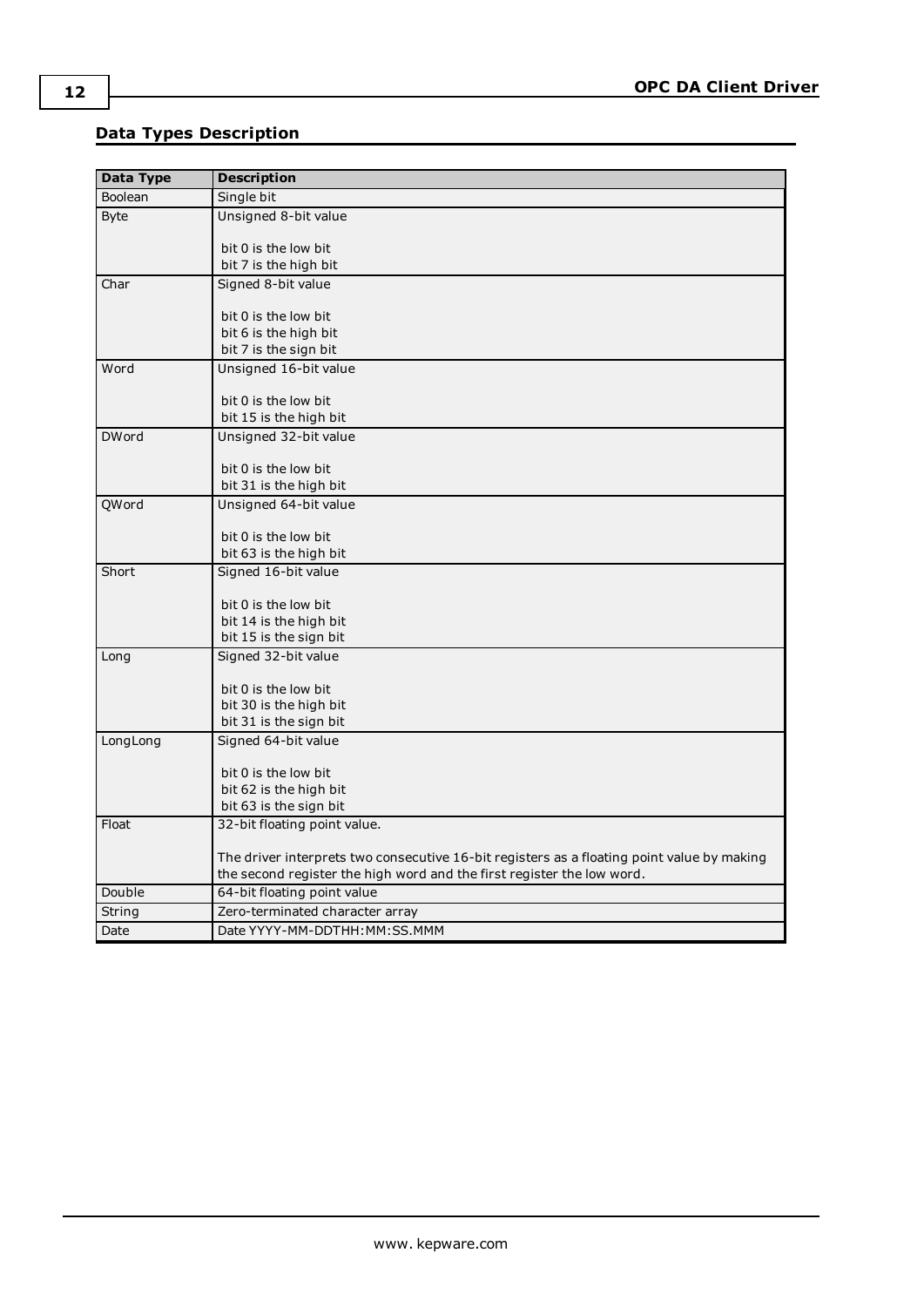### <span id="page-12-3"></span><span id="page-12-0"></span>**Address Descriptions**

<span id="page-12-2"></span>The OPC DA Client Driver address descriptions refer to fully-qualified Item IDs of the server item.

| Note: Arrays are supported for all data types. |
|------------------------------------------------|
|------------------------------------------------|

| بالقد                                          |                                                                                   |            |                     | $\Box$ o $\times$ |  |
|------------------------------------------------|-----------------------------------------------------------------------------------|------------|---------------------|-------------------|--|
| File<br>Edit.<br>View<br>Tools<br><b>Users</b> | Help                                                                              |            |                     |                   |  |
|                                                |                                                                                   |            |                     |                   |  |
| Channel1<br>$-60$<br>F                         | <b>Address</b><br>Tag Name                                                        | Data Type  | Scan Rate           | Scaling           |  |
| <b>III</b> Device1<br>F.                       | $\mathcal O$ TAG 400001<br>Channel1.Device1.TAG 400001                            | Word       | 100                 | None              |  |
| 모<br>Channel1                                  | TAG 400002<br>Channel1.Device1.TAG 400002<br>ø                                    | Word       | 100                 | None              |  |
| Device1                                        | TAG 400003<br>Channel1.Device1.TAG 400003                                         | Word       | 100                 | None              |  |
|                                                | TAG 400004<br>Channel1.Device1.TAG 400004                                         | Word       | 100                 | None              |  |
|                                                | TAG 400005<br>Channel1.Device1.TAG_400005                                         | Word       | 100                 | None              |  |
|                                                | TAG 400006<br>Channel1.Device1.TAG 400006<br>æ.                                   | Word       | 100                 | None              |  |
| IIII Devices <b>同</b><br>Advanced              | $\blacktriangleleft$                                                              |            |                     |                   |  |
| Date<br>Time                                   | Event<br>User Name                                                                |            |                     |                   |  |
| $\bigcirc$ 8/27/2008<br>7:20:41 PM             | Default User<br>Completed automatic tag generation for device 'Channel1.Device1'. |            |                     |                   |  |
| $\left  \cdot \right $                         |                                                                                   |            |                     |                   |  |
| Ready                                          |                                                                                   | Clients: 0 | Active tags: 0 of 0 |                   |  |

<span id="page-12-1"></span>Alternatively, an item's Access Path can be specified by creating a tag and using the following syntax for the item address:

\$AccessPath\$ItemID.

| <b>Field</b>       | <b>Description</b>                                                                                                   |
|--------------------|----------------------------------------------------------------------------------------------------------------------|
| <b>Access Path</b> | An optional field specified by the client to provide to the server a suggested data path (how<br>  to get the data). |
| l Item ID          | The value uniquely identifies an OPC data item.                                                                      |

#### **Examples**

\$Channel1.Device1\$Tag1 \$Channel1.Device1.Group1.Group2\$Tag3 \$OpcMatu2.Mat2\$COM1.STATION:42.REG:40001;0,4095,-100.0,+1234.0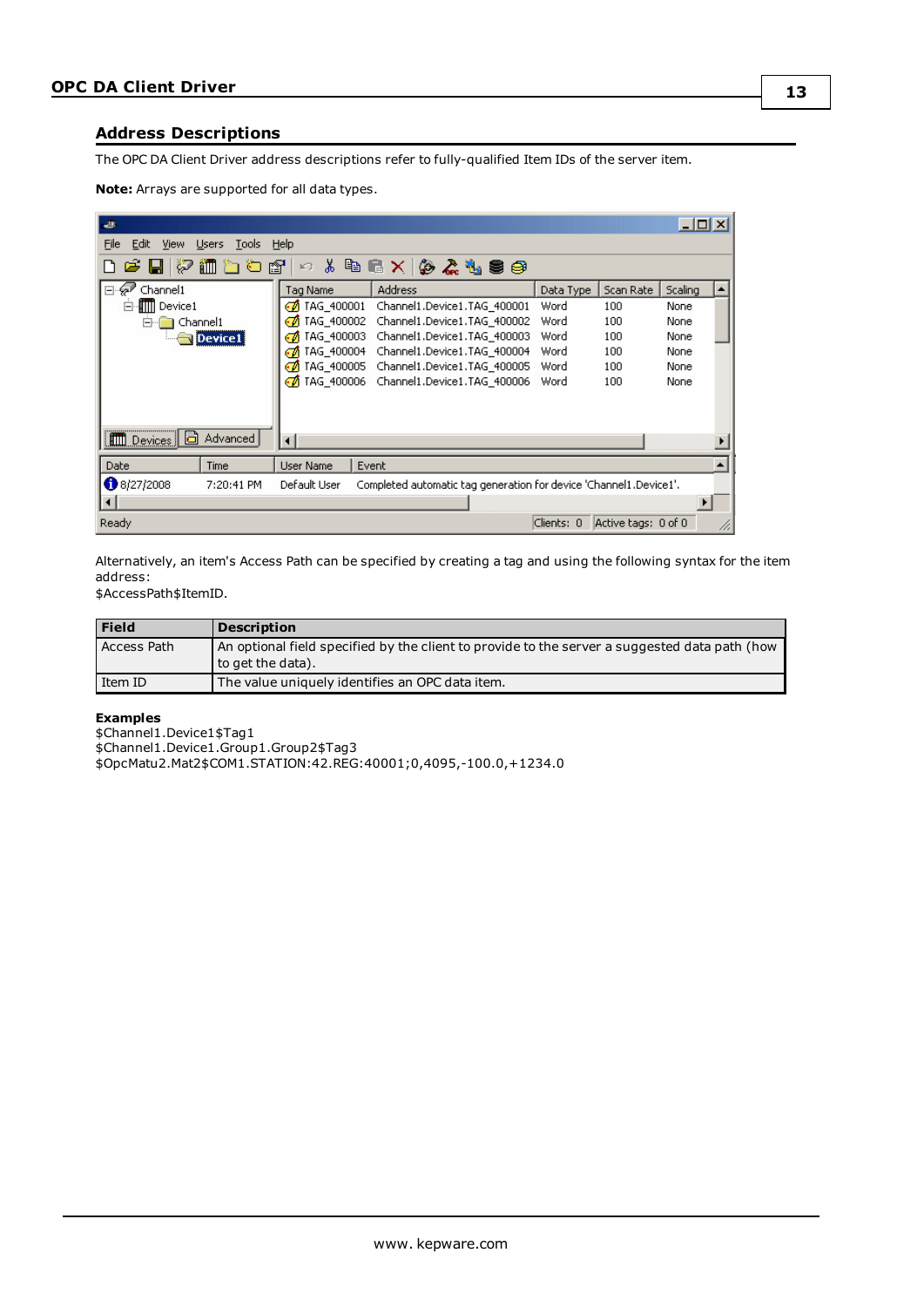### <span id="page-13-0"></span>**Error Descriptions**

The following error/warning messages may be generated. They are listed here in alphabetical order. Click on the link for a description of the message.

**Add item failed for <item> on device [<device>.](#page-13-1) Function error: <error code>. Add item failed for <item>on device [<device>s.](#page-13-2) Item error: <error code>. Add [watchdog](#page-13-3) item failed for <item> on device <device name>. Item error: <error code>. <error [description>.](#page-13-3) Async Write 1.0 failed for <item> on device [<device>.](#page-14-0) Callback item error: <error code>. Async Write 1.0 failed for <item> on device [<device>.](#page-14-1) Function error: <error code>. Async Write 1.0 failed for <item> on device [<device>.](#page-14-2) Item error: <error code>. Async Write 2.0 failed for <item> on device [<device>.](#page-14-3) Callback item error: <error code>. Async Write 2.0 failed for <item> on device [<device>.](#page-14-4) Function error: <error code>. Async Write 2.0 failed for <item> on device [<device>.](#page-15-0) Item error: <error code>. Failed to acquire item [management](#page-15-1) interface for device <device>. Failed to add group for device [<device>.](#page-15-2) Reason: <error code>. Failed to connect to server on channel [<channel>.](#page-15-3) Failed to [establish](#page-15-4) callback for device <device >. [Reconnecting](#page-16-0) server on channel <channel> due to GetStatus failure. [Reconnecting](#page-16-1) server on channel <channel> due to shutdown notification. [Reconnecting](#page-16-2) server on channel <channel> due to watchdog failure on device <device>. Tag <item> on device <device> was not imported. Item failed OPC server [validation.](#page-16-3) Unknown data type for tag <item> on device [<device>.](#page-16-4) Using default.**

### <span id="page-13-1"></span>Add item failed for  $\lt$ item> on device  $\lt$ device>. Function error:  $\lt$ error code>.

**Error Type:**

# Serious

#### **Possible Cause:**

The server rejected an add items request.

#### **Result:**

The driver will not be able to read or write to the associated tag(s).

#### **Solution:**

The solution depends on the specific error code. There is most likely a problem in an underlying server (such as resource limits).

#### <span id="page-13-2"></span>**Add item failed for <item> on device <device>s Item error: <error code>.**

#### **Error Type:**

Serious

#### **Possible Cause:**

The server failed to add the specified item.

#### **Result:**

The driver will not be able to read or write to the associated tag(s).

#### **Solution:**

<span id="page-13-3"></span>Verify that the Item ID set for the tag is valid.

# **Add watchdog item failed for <item> on device <device>. Item error: <error code>. <error description>.**

# **Error Type:**

Warning

### **Possible Cause:**

The driver failed to add the specified watchdog item. The particular reason can be determined from the error code. The driver will include an error description in this message when available from the server. The specified Item ID is not usually valid in the current server configuration.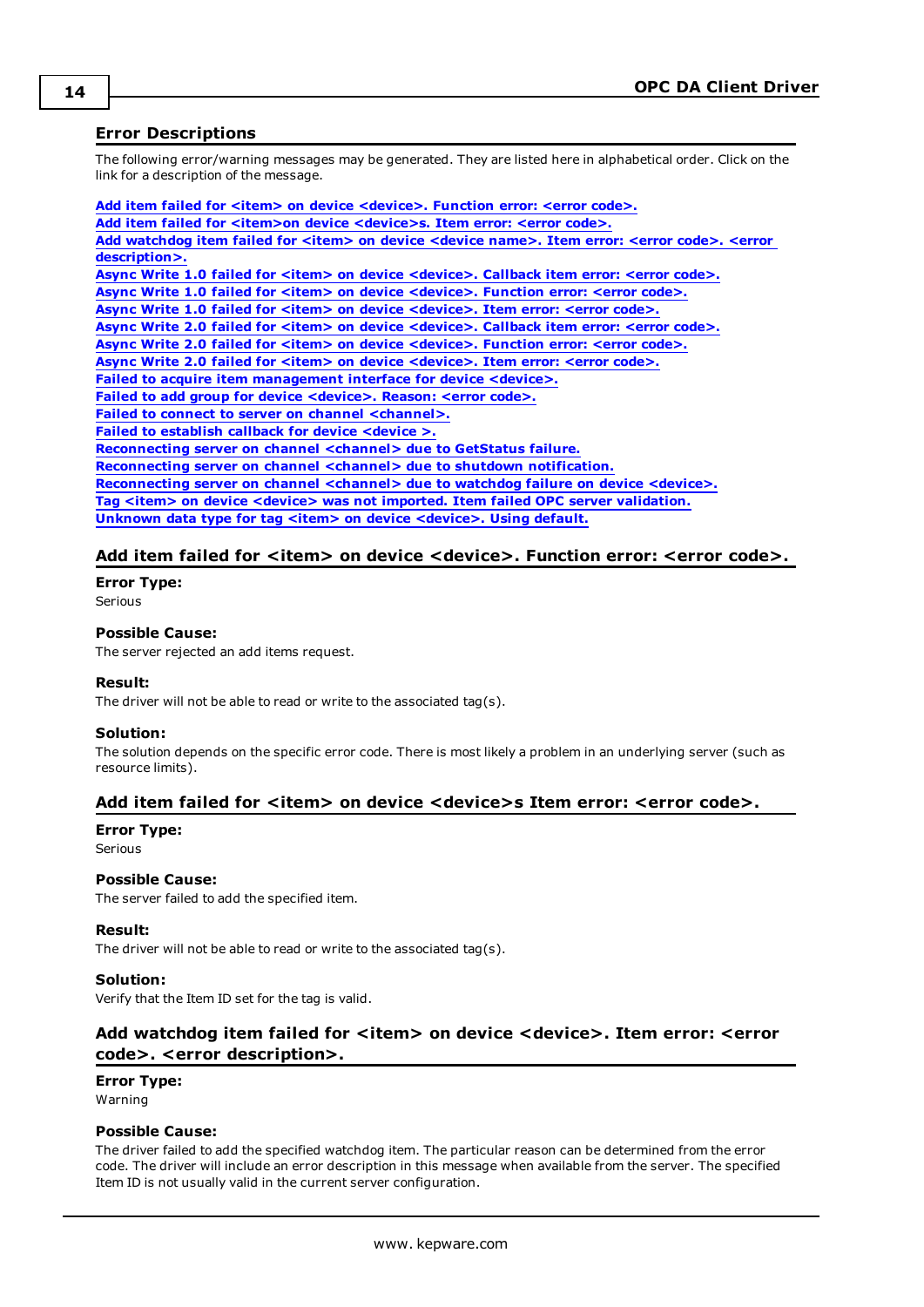#### **Solution:**

<span id="page-14-0"></span>Verify the watchdog's Item ID and change it as needed.

### **Async Write 1.0 failed for <item> on device <device>. Callback item error: <error code>.**

#### **Error Type:**

Warning

#### **Possible Cause:**

The server processed the write request, but failed to successfully write to the underlying device.

#### **Solution:**

<span id="page-14-1"></span>Verify that communications to device are good and that the point is writable.

### **Async Write 1.0 failed for <item> on device <device>. Function error: <error code>.**

#### **Error Type:**

Warning

#### **Possible Cause:**

The server rejected a write request that included the indicated item.

#### **Solution:**

The solution depends on the specific error code. There is most likely a problem in the underlying server (such as resource limits).

### <span id="page-14-2"></span>**Async Write 1.0 failed for <item> on device <device>. Item error: <error code>.**

#### **Error Type:**

Warning

#### **Possible Cause:**

This message will be logged if the item was included in a write request that was rejected because of one or more invalid items. The error code here will indicate if this was one of the invalid items.

#### **Solution:**

<span id="page-14-3"></span>Verify that Item ID is valid and that item is valid.

### **Async Write 2.0 failed for <item> on device <device>. Callback item error: <error code>.**

#### **Error Type:**

Warning

#### **Possible Cause:**

The server processed the write request, but failed to successfully write to underlying device.

#### **Solution:**

<span id="page-14-4"></span>Verify that communications to device are good and that point is writable.

### **Async Write 2.0 failed for <item> on device <device>. Function error: <error code>.**

### **Error Type:**

Warning

#### **Possible Cause:**

The server rejected a write request that included the indicated item.

#### **Solution:**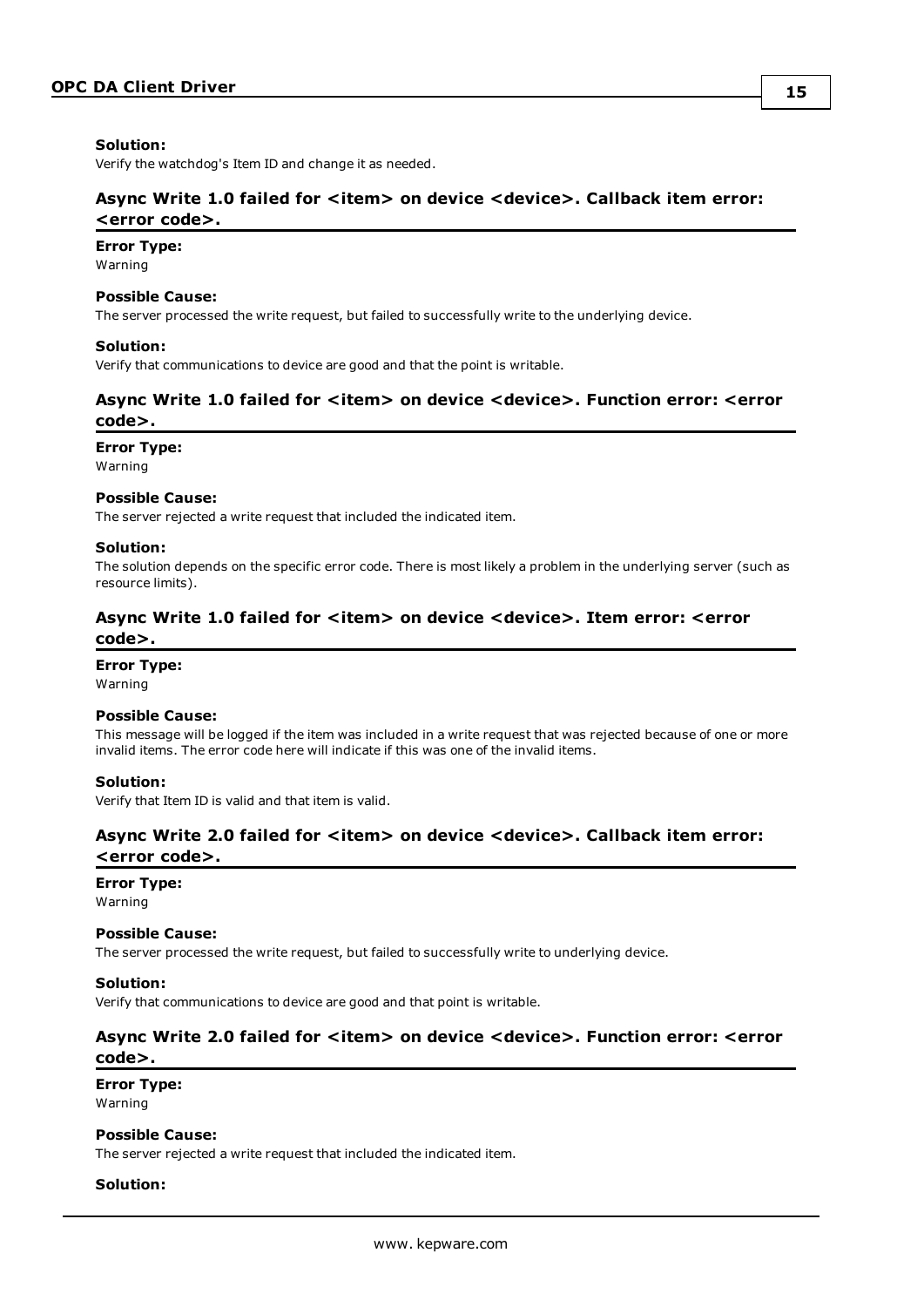The solution depends on the specific error code.There is most likely a problem with an underlying server (such as resource limits).

# <span id="page-15-0"></span>**Async Write 2.0 failed for <item> on device <device>. Item error: <error code>.**

#### **Error Type:**

Warning

#### **Possible Cause:**

The server was unable to process a write request for this item. Other items in request may have been accepted.

#### **Solution:**

<span id="page-15-1"></span>Verify that the Item ID is valid and that the item is valid.

#### **Failed to acquire item management interface for device <device>.**

#### **Error Type:**

Serious

#### **Possible Cause:**

The driver was not able to obtain the item management COM interface from the server.

#### **Result:**

The driver will not be able to read or write to tags associated with device/group.

#### **Solution:**

<span id="page-15-2"></span>This is a required interface. Contact Technical Support.

### **Failed to add group for device <device>. Reason: <error code>.**

# **Error Type:**

Serious

#### **Possible Cause:**

Server rejected request to add specified group.

#### **Result:**

The driver will not be able to read or write to tags associated with device/group.

#### **Solution:**

The solution depends on the specific error code. Because the error may have been caused by a duplicate group name, try a different name in the OPC Group device properties page. It may also be due to a problem in an underlying server (such as resource limits).

#### <span id="page-15-3"></span>**Failed to connect to server on channel <channel>.**

# **Error Type:**

Serious

### **Possible Cause:**

Could not connect to server.

#### **Solution:**

<span id="page-15-4"></span>Check the Program ID, machine name and network connection.

#### **Failed to establish callback for device <device>.**

#### **Error Type:** Serious

### **Possible Cause:**

The driver was not able to establish a COM callback for the device/group.

#### **Result:**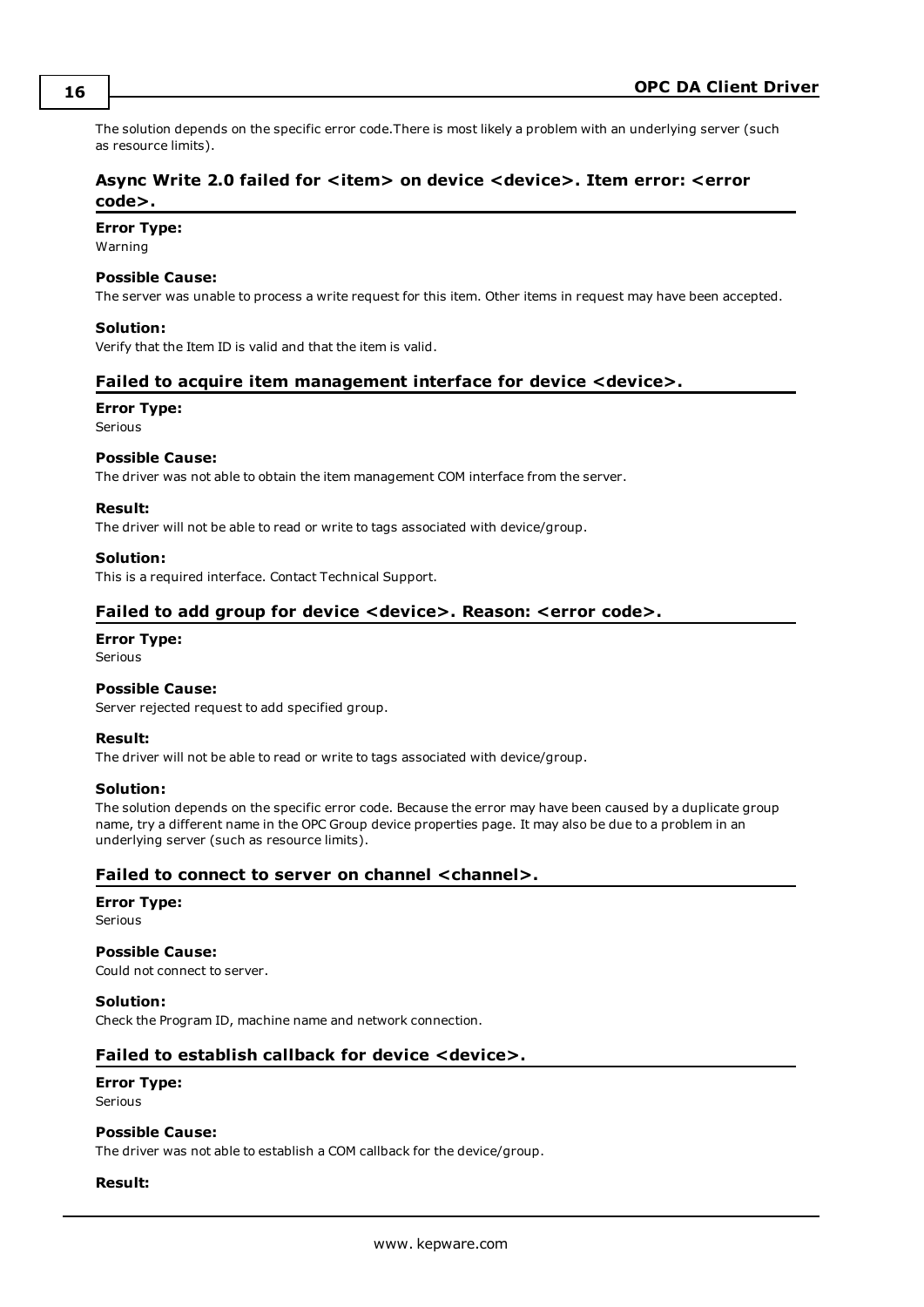### **OPC DA Client Driver**

The driver will not be able to read, write or receive data change notification for tags associated with the device or group.

#### **Solution:**

- 1. Verify that OPC DA 1.0 or 2.0 is supported.
- 2. Verify the DCOM settings (if from a remote server).

### <span id="page-16-0"></span>**Reconnecting server on channel <channel> due to GetStatus failure.**

#### **Error Type:**

Warning

#### **Possible Cause:**

The driver did not receive a response to the GetStatus request. A server, network or COM failure is assumed.

#### **Solution:**

<span id="page-16-1"></span>The driver will automatically reconnect.

#### **Reconnecting server on channel <channel> due to shutdown notification.**

#### **Error Type:**

Warning

**Possible Cause:**

The server has sent a notification that it is shutting down.

#### **Solution:**

<span id="page-16-2"></span>The driver will automatically reconnect.

### **Reconnecting server on channel <channel> due to watchdog failure on device <device>.**

#### **Error Type:**

Warning

#### **Possible Cause:**

The time that elapsed since the last data change notification was longer than the configured limit. A server, network or COM failure is assumed.

#### **Solution:**

<span id="page-16-3"></span>The driver will automatically reconnect.

### **Tag <item> on device <device> was not imported. Item failed OPC server validation.**

#### **Error Type:**

Warning

#### **Possible Cause:**

The item selected for import did not have a valid Item ID. Some servers provide Item IDs that are intended to give the user information, but are not themselves valid Item IDs. For example, this server provides driver address syntax hints to the browser.

#### **Solution:**

This error can be avoided by not selecting special purpose Item IDs in the import item browser; however, no harm is done by selecting them.

#### <span id="page-16-4"></span>**Unknown data type for tag <item> on device <device>. Using default.**

**Error Type:** Warning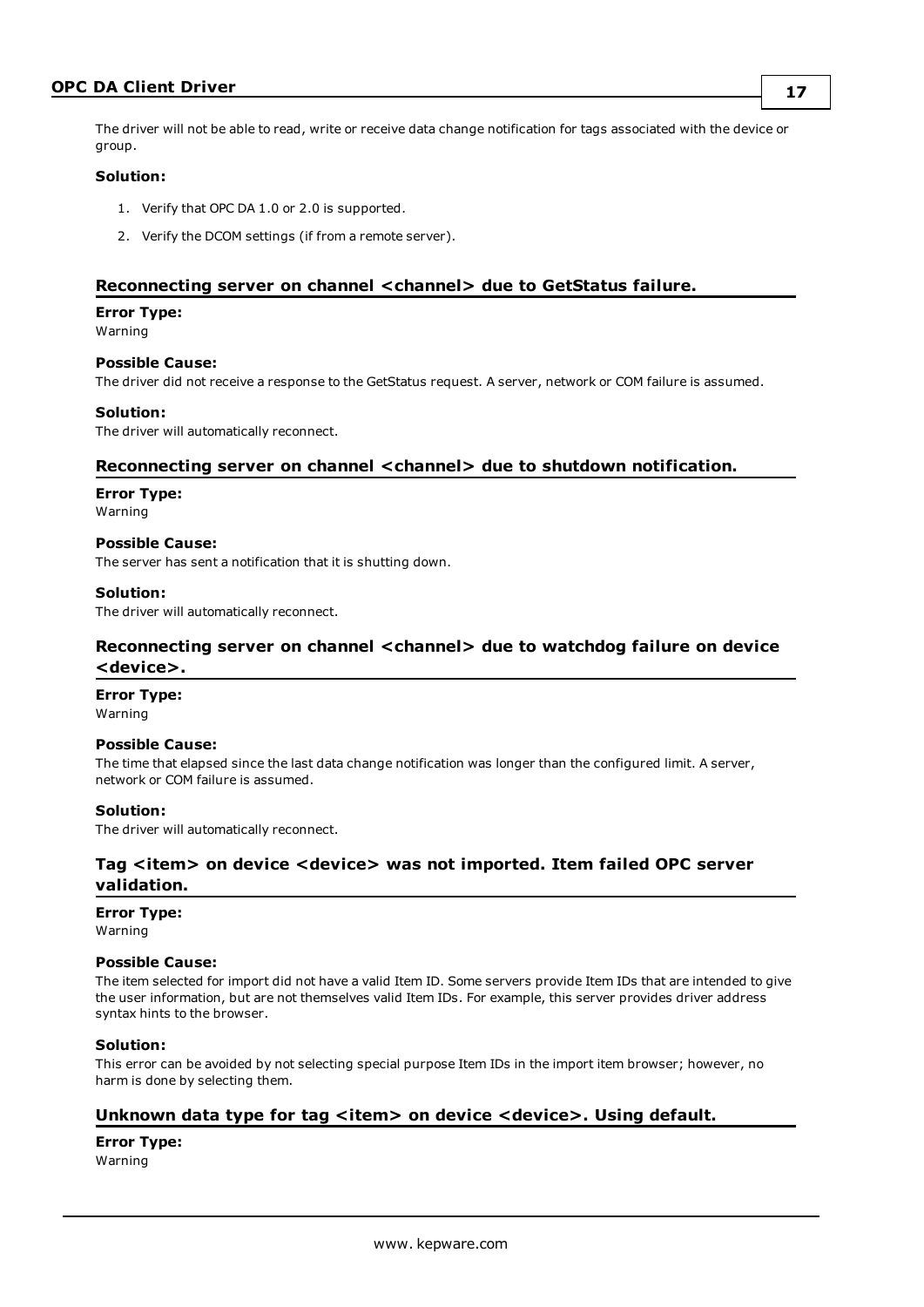# **Possible Cause:**

- 1. The target server did not return a data type.
- 2. The data type that was entered is not supported by the driver; e.g. QWord or LLong.

### **Solution:**

- 1. The server determines the data type once a client is connected.
- 2. Enter a data type that is supported by the driver.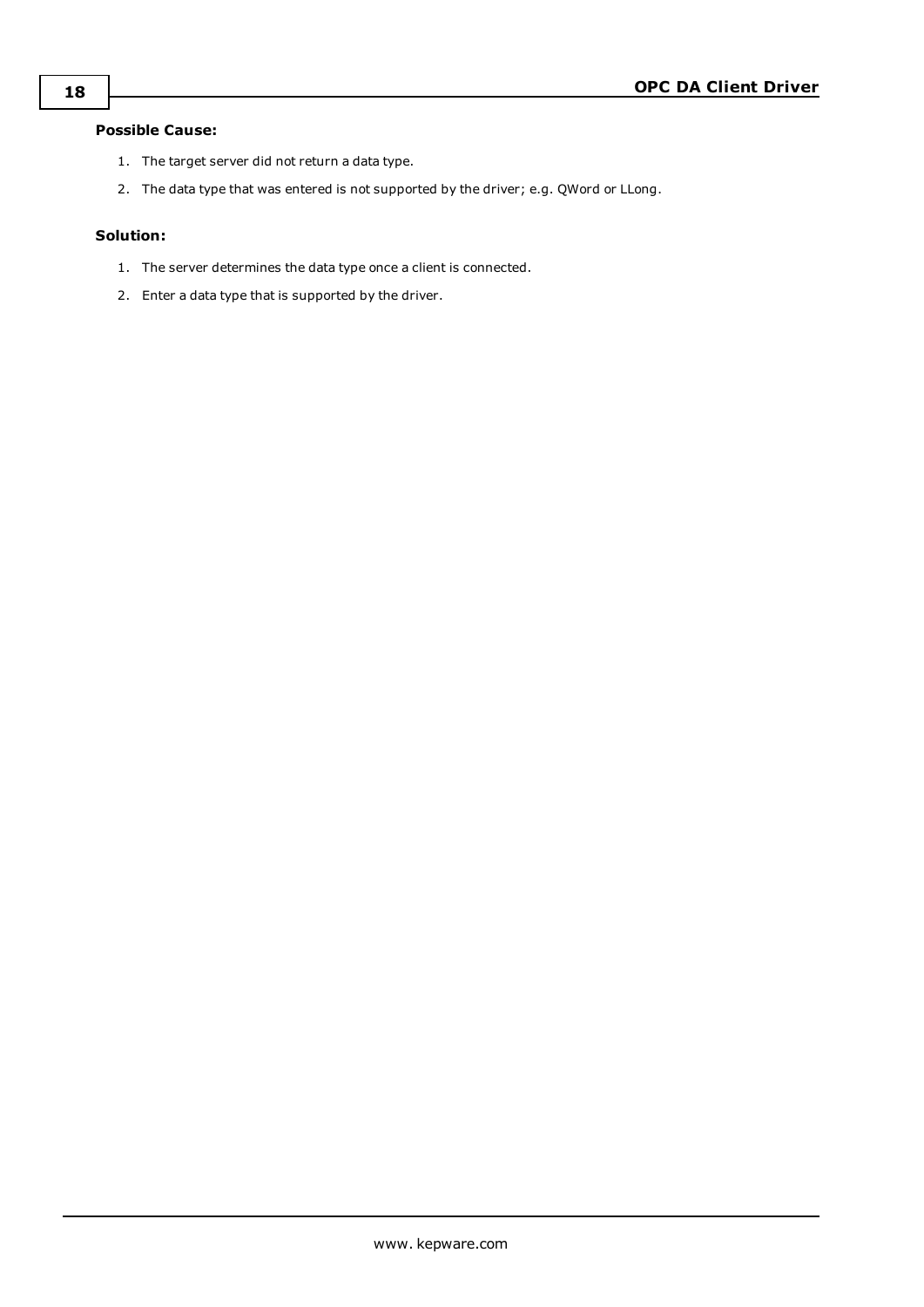# <span id="page-18-0"></span>**Index**

# **\$**

\$AccessPath\$ItemID [13](#page-12-1)

# **A**

Access Path [13](#page-12-1) Add branch [10](#page-9-0) Add item failed for  $\lt$ item> on device  $\lt$ device>. Function error:  $\lt$ error code>. [14](#page-13-1) Add item failed for <item> on device <device>s. Item error: <error code>. [14](#page-13-2) Add watchdog item failed for <item> on device <device>. Item error: <error code>. <error description>. [14](#page-13-3) Address Description [13](#page-12-0) Arrays [13](#page-12-2) Async Write 1.0 failed for <item> on device <device>. Callback item error: <error code>. [15](#page-14-0) Async Write 1.0 failed for <item> on device <device>. Function error: <error code>. [15](#page-14-1) Async Write 1.0 failed for <item> on device <device>. Item error: <error code>. [15](#page-14-2) Async Write 2.0 failed for <item> on device <device>. Callback item error: <error code>. [15](#page-14-3) Async Write 2.0 failed for <item> on device <device>. Function error: <error code>. [15](#page-14-4) Async Write 2.0 failed for <item> on device <device>. Item error: <error code>. [16](#page-15-0) Asynchronous [8](#page-7-2)

# **B**

Boolean [12](#page-11-1) Byte [12](#page-11-2)

# **C**

Callback [9](#page-8-1) Channel [5](#page-4-1) Char [12](#page-11-3) Communications Parameters [8](#page-7-0) Connection [6](#page-5-0) Connection Type [5](#page-4-2)

# **D**

Data Types Description [12](#page-11-0) Date [12](#page-11-4) DCOM [3](#page-2-3)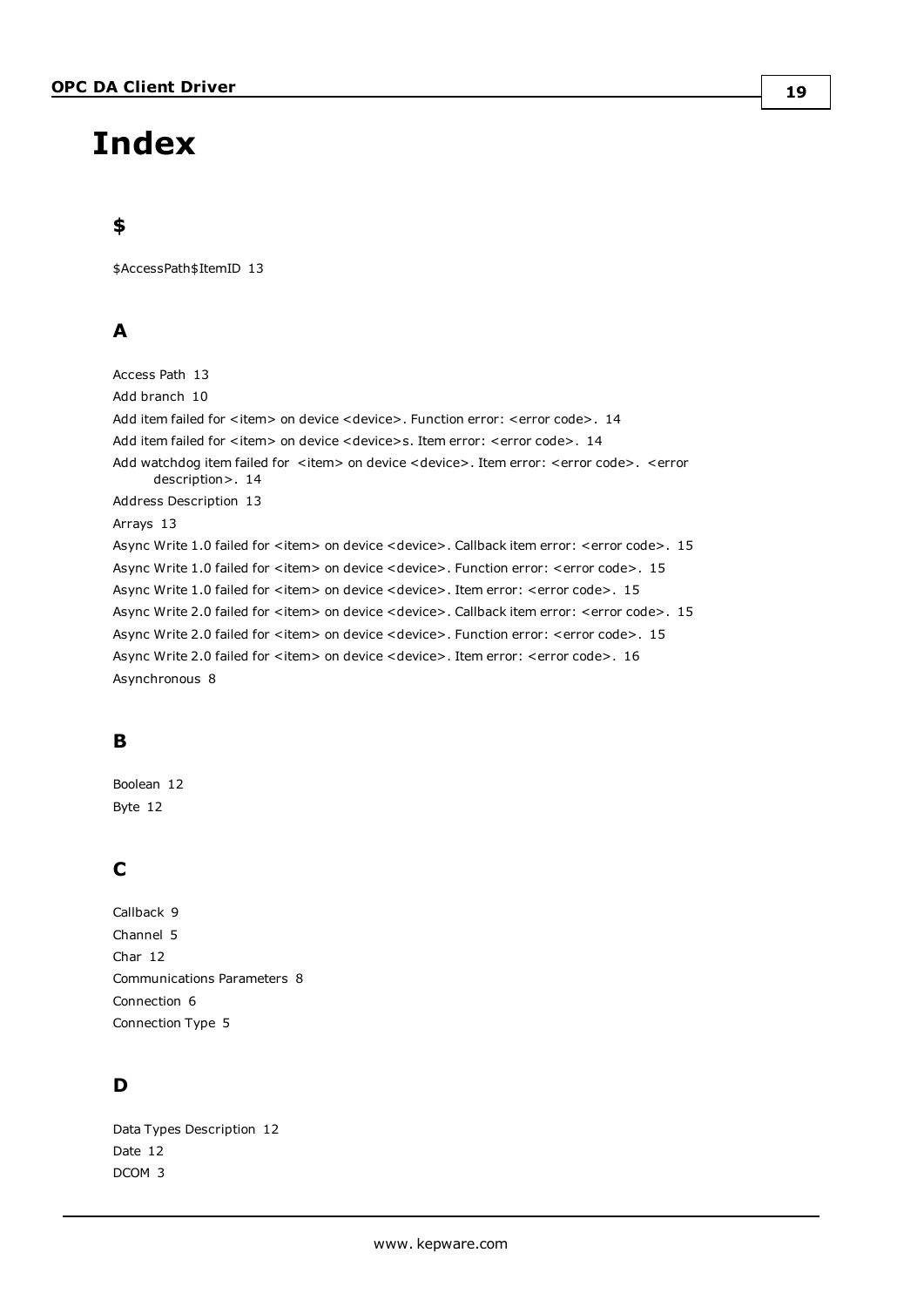Deadband [7](#page-6-1) Double [12](#page-11-5) DWord [12](#page-11-6)

# **E**

Error Descriptions [14](#page-13-0) Exception [7](#page-6-2) Exception Update [8](#page-7-3)

# **F**

Failed to acquire item management interface for device <device>. [16](#page-15-1) Failed to add group for device <device>. Reason: <error code>. [16](#page-15-2) Failed to connect to server on channel <channel>. [16](#page-15-3) Failed to establish callback for device <device>. [16](#page-15-4) Float [12](#page-11-7)

# **G**

GetStatus [6](#page-5-1) Group [4](#page-3-1)

# **H**

Help Contents [3](#page-2-0)

# **I**

Import [9](#page-8-0) Import Item [10](#page-9-1) Item ID [13](#page-12-3)

# **L**

Language [7](#page-6-3) Long [12](#page-11-8) LongLong [12](#page-11-9)

# **O**

OPC Client [4](#page-3-2)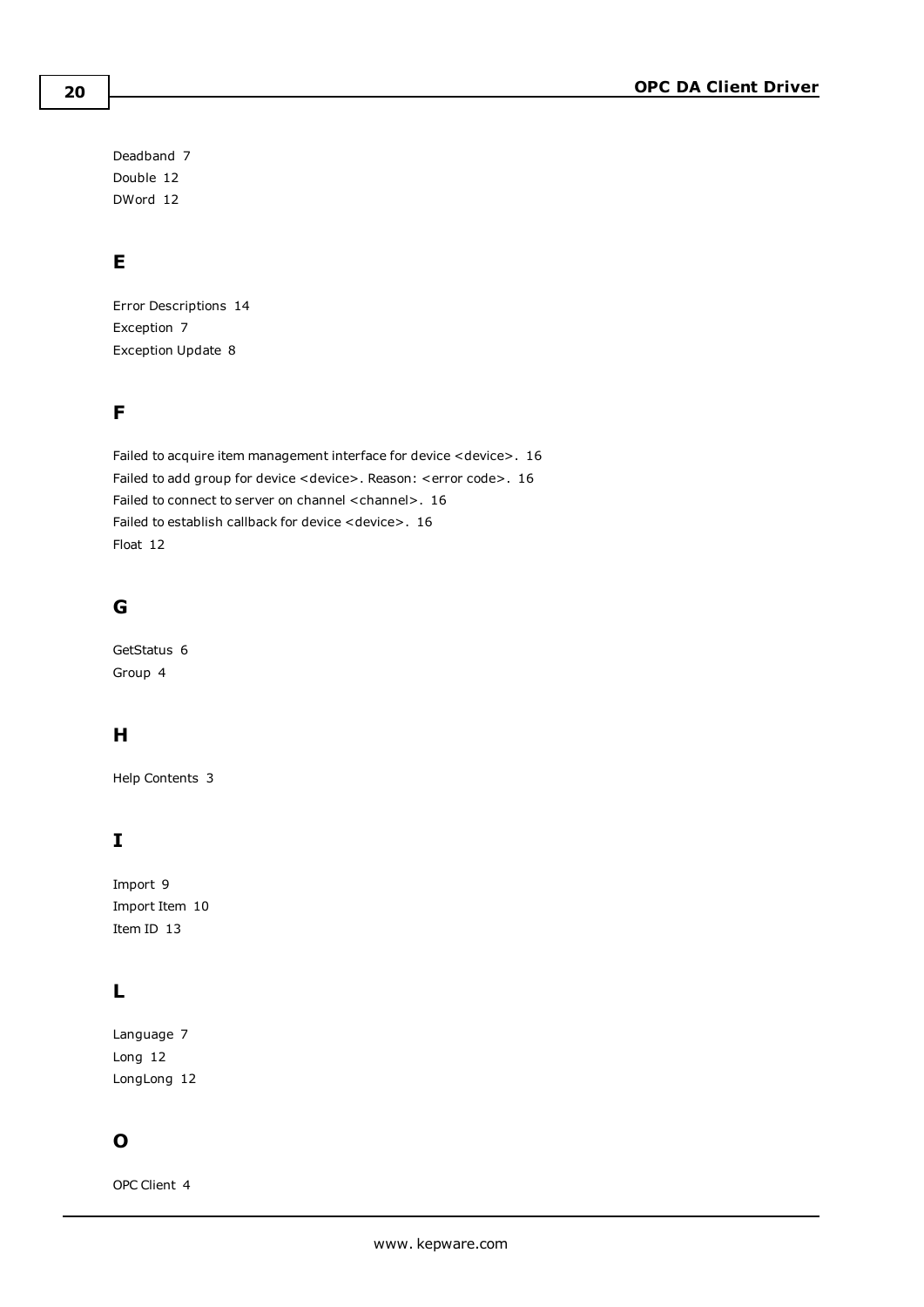OPC Compliance [3](#page-2-2) OPC Group [4](#page-3-2), [7](#page-6-0) OPC server [3](#page-2-3) OPC Server [5](#page-4-0) Overview [3](#page-2-1)

# **P**

Poll [7](#page-6-4) Poll Rate [7](#page-6-5) Prog ID [5](#page-4-3) Project Architecture [4](#page-3-0)

# **Q**

Query [6](#page-5-1) QWord [12](#page-11-10)

# **R**

Read Method [8](#page-7-4) Read request [8](#page-7-5) Read Timeout [8](#page-7-6) Reconnect [9](#page-8-2) Reconnecting server on channel <channel> due to GetStatus failure. [17](#page-16-0) Reconnecting server on channel <channel> due to shutdown notification. [17](#page-16-1) Reconnecting server on channel <channel> due to watchdog failure on device <device>. [17](#page-16-2) Remote Machine Name [5](#page-4-4) Retry [6](#page-5-2)

# **S**

Short [12](#page-11-11) Status [6](#page-5-1) String [12](#page-11-12) Synchronous [8](#page-7-2)

# **T**

Tag <tag name> on device <device> was not imported. Item failed OPC server validation. [17](#page-16-3)